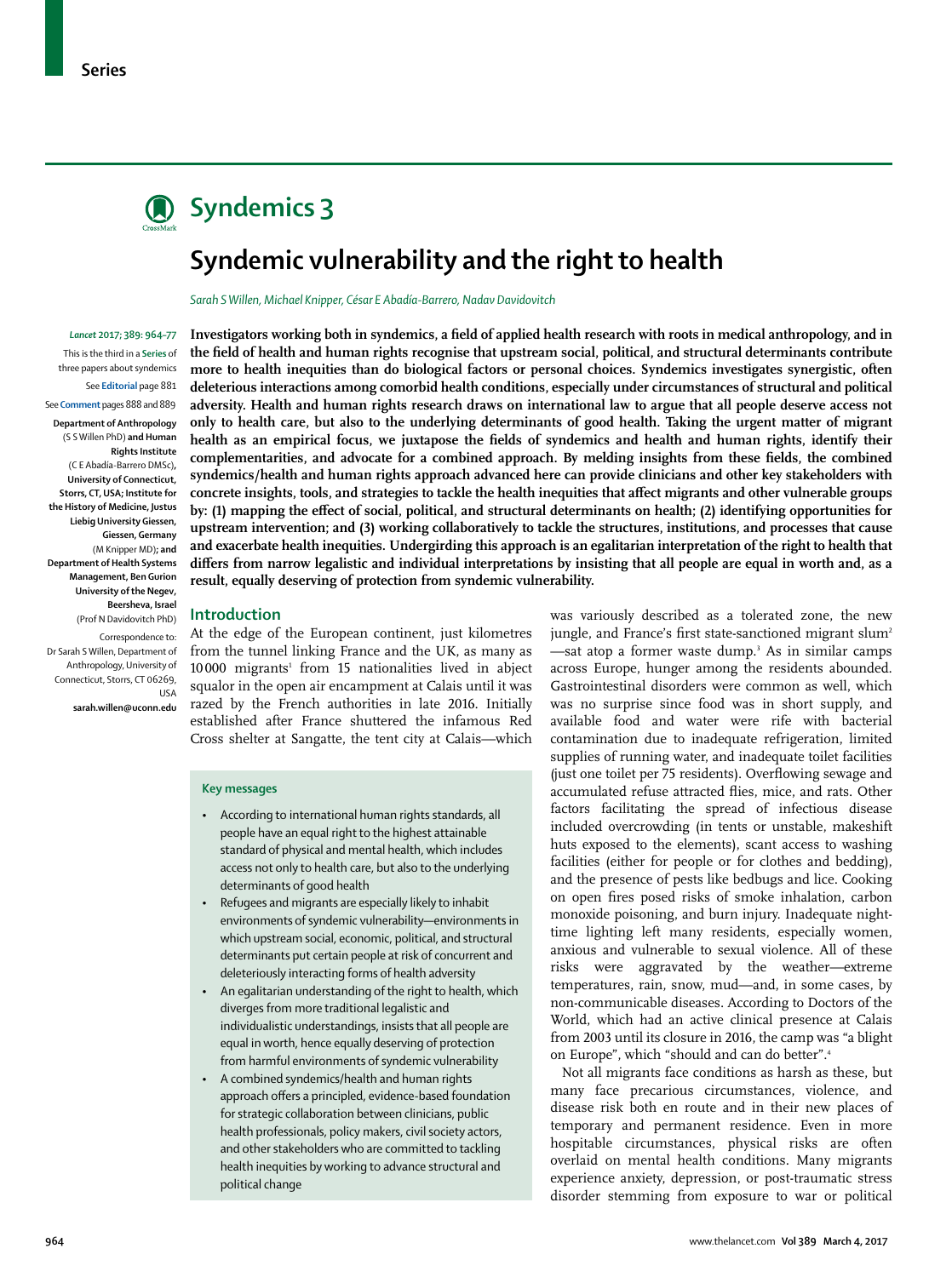conflict, risks and dangers while in transit, and uncertainty about the future—including the possibility that one's temporary residence might be evacuated or razed.5,6 In many settings, none of these health needs can be adequately assessed or treated. Whether or not treatment is available, such physical and mental health risks can interact in mutually exacerbating ways.

The health circumstances of migrants, especially those in transit, can be described in terms of a humanitarian crisis, or wide-ranging human rights violations. From a health standpoint, however, we can also describe these circumstances as dangerous environments of syndemic vulnerability. Syndemics emerge when two or more health conditions co-occur in environments of aggravated adversity and interact synergistically to yield worse health outcomes than each affliction would likely generate on its own.7–12 The concept of syndemics highlights the negative feedback loop<sup>11</sup> among comorbidities and upstream factors that often are overlooked in routine clinical interactions—factors that include the social, economic, political, and structural determinants of health. Such negative feedback loops are not unique to settings like Calais, or to migrants. Any meaningful effort to tackle the "deleterious clustering and interaction of diseases"8 faced by migrants, refugees, or other populations at risk must begin by mapping out the upstream determinants that interact to put certain individuals and groups in positions of syndemic vulnerability. Often, the most influential of these determinants are structural and political.<sup>13</sup>

In this Series paper, we advance the understanding of syndemics by approaching it as both a field of health research and what can be characterised as an idiom of social justice mobilisation for health:<sup>14</sup> a concrete strategy for melding scholarly insight and ethical values with the goal of promoting social justice in the health domain. We begin by considering various fields that can themselves serve as idioms of social justice mobilisation for health, among them social medicine, social epidemiology, health equity, and others. We then juxtapose two such fields, syndemics and health and human rights, and propose a combined approach that embodies their shared commitments and complementarities. We conclude by showing how this approach can strengthen responses to one of the most complex and multifaceted health challenges of the present era: migrant health.15–18

The combined syndemics/health and human rights approach to confronting health inequities bears three hallmarks. First, following Amartya Sen, health can be defined as "the physical and psychosocial status that allows for the full development of each person's capabilities, … and the absence (or significant diminution) of suffering, pain, and disability".19 Second, we advance an egalitarian interpretation of the right to health that differs from narrow legalistic and individualistic interpretations by insisting that everyone's life is equally important.20,21 If all people are truly equal in worth, then all are equally deserving of protection from syndemic vulnerability. Finally, a combined syndemics/health and human rights approach provides a strong foundation for strategic collaboration that is principled, evidence-based, and designed to achieve structural and political change.

A rights-based approach grounded in a syndemic sensibility can provide clinicians, public health professionals, civil society actors, and members of vulnerable groups, among others, with a variety of resources and strategies for combating health inequities. These include tools for: (1) understanding the origins and effect of social, political, and structural determinants on health; (2) identifying opportunities for upstream intervention; and (3) working in focused and collaborative ways, and at multiple levels, to change the structures, institutions, and processes that exacerbate health inequities—or cause them in the first place. By mapping environments of syndemic vulnerability and leveraging new insights in striving for structural and political change, the right to health can be advanced in its fullest form—as the opportunity for all people to develop their full range of human capabilities and have an equal chance to live a flourishing life.

## **Defining health inequity and mobilising for social justice**

There is no doubt that "ethical obligations are deeply rooted in the practice and traditions of the health professions".22 Some of these obligations stem from distinct historical legacies, including the Hippocratic Oath. Other obligations were born in the wake of grievous violations like the perversions of Nazi medicine<sup>23</sup> and the US Public Health Service Syphilis Studies at Tuskegee<sup>24</sup> and in Guatemala.<sup>25</sup> Some obligations are owed by clinicians to their patients, or by health researchers to their research participants. Other obligations apply primarily at the population level, even if their effects are palpable for individuals. These ethical obligations are especially weighted in favour of patients and populations who face heightened vulnerability, which can be defined as exposure to a "set of conditions that render individuals and communities more susceptible to disease or disability".26 Vulnerability has many forms, and it can be layered and multidimensional. $27-29$ 

Public health researchers and ethicists have characterised the concentration of health adversity in vulnerable populations in three distinct ways. Health inequalities refer to differences between more and less advantaged social groups that favour "the already more advantaged".<sup>30</sup> Health disparities, a term used primarily in the USA, is generally applied to population-level inequalities between different racial and ethnic groups,<sup>31</sup> without specific reference to socioeconomic status.<sup>32</sup> Since both terms refer to statistical differences that are detectable at the population level, neither can speak to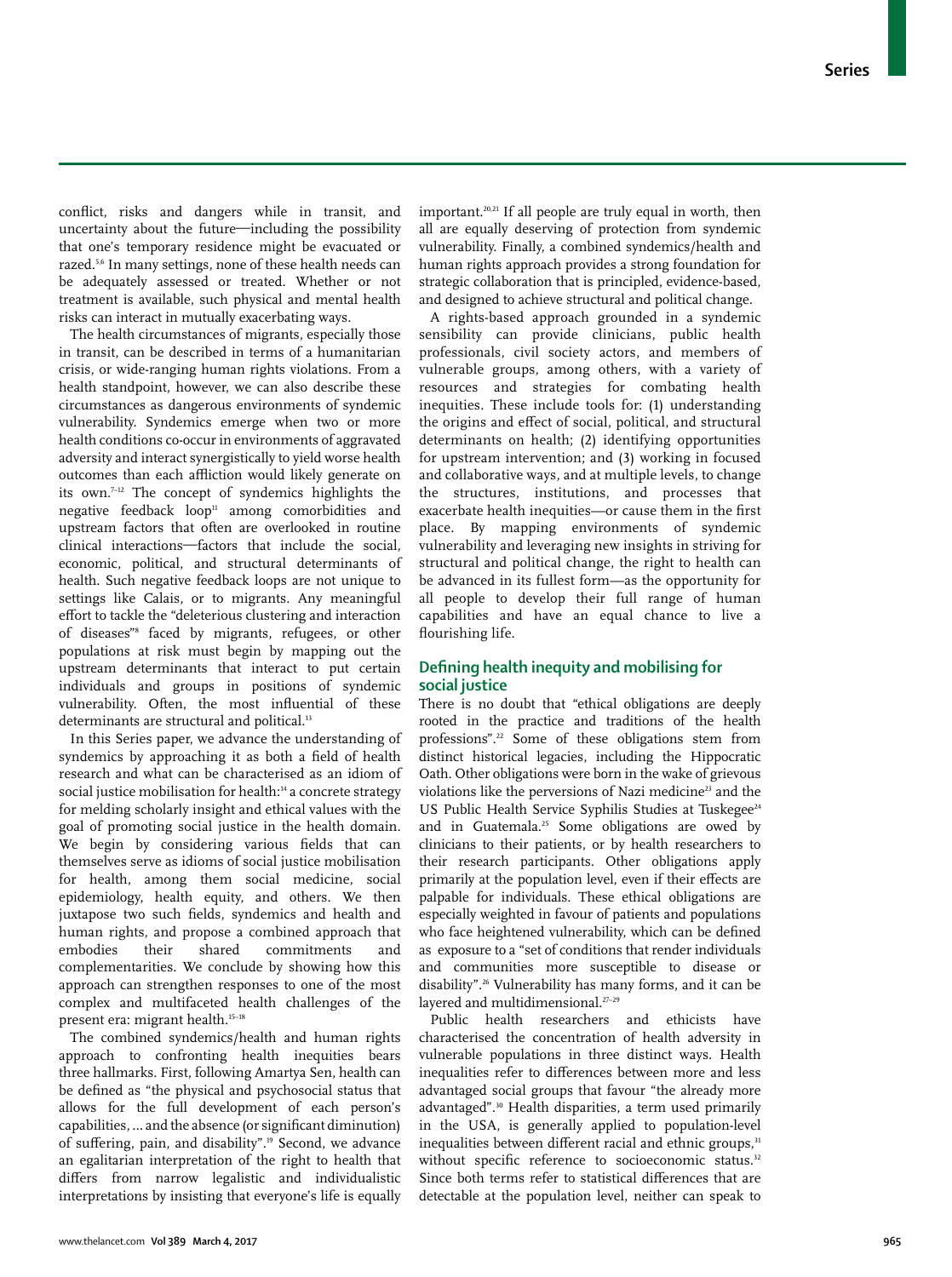|                         | Core discipline                                          | Core principles                                                                                                                                                                                                                                                 | Core aims                                                                                                                                                                                                                                                                                                                                                                                                                                         |
|-------------------------|----------------------------------------------------------|-----------------------------------------------------------------------------------------------------------------------------------------------------------------------------------------------------------------------------------------------------------------|---------------------------------------------------------------------------------------------------------------------------------------------------------------------------------------------------------------------------------------------------------------------------------------------------------------------------------------------------------------------------------------------------------------------------------------------------|
| Social medicine         | Medicine                                                 | "Medicine is a social science, and politics is<br>nothing but medicine on a grand scale"; <sup>33</sup><br>health care is a public good, not a<br>commodity                                                                                                     | Provide health care in a manner that takes upstream social,<br>economic, political, and structural determinants of health into<br>account; act politically to promote individual and community<br>health; strive to reorganise health-care systems to ensure<br>equitable access for all                                                                                                                                                          |
| Social epidemiology     | Public health                                            | Science is an important tool for<br>investigating how social and structural<br>factors affect health                                                                                                                                                            | Uncover social determinants of health and measure their<br>effect; develop, implement, and assess health-promoting<br>policies and intervention strategies                                                                                                                                                                                                                                                                                        |
| Health equity           | <b>Bioethics and</b><br>public health ethics             | Unnecessary and avoidable health<br>differentials are unfair and unjust                                                                                                                                                                                         | Develop tools to assess which health inequalities constitute<br>health inequities (ie, are avoidable and unjust) and determine<br>which actions ought to be taken in response                                                                                                                                                                                                                                                                     |
| Medical humanitarianism | Medicine                                                 | Biomedicine, public health, and<br>epidemiology can and should be used to<br>save lives and alleviate suffering after crises<br>born of conflict, neglect, or disaster                                                                                          | Deliver health services in crisis settings; bear witness to<br>suffering; maintain political neutrality                                                                                                                                                                                                                                                                                                                                           |
| Health and human rights | International law                                        | All people have an equal right not only to<br>adequate health care, but also to the<br>underlying determinants of good health; all<br>have a right to participate in political<br>processes that can affect their health and<br>the health of their communities | Promote human dignity by advancing respect, protection, and<br>fulfilment of the human right to health; interpret the right to<br>health for all relevant stakeholders                                                                                                                                                                                                                                                                            |
| Syndemics               | Medical<br>anthropology,<br>informed by public<br>health | Vulnerable populations often suffer from<br>multiple, concurrent forms of health<br>adversity, and inequality tends to fuel their<br>synergistic, deleterious interaction                                                                                       | Identify upstream factors that contribute to harmful<br>environments of syndemic vulnerability; describe how certain<br>individuals and communities are consigned to these harmful<br>environments and with which effects: collaborate with<br>stakeholders in the clinical, public health, policy, and civil<br>society domains to apply these insights toward preventing the<br>emergence of such environments, treating their effects, or both |

*Panel 1***: Social justice mobilisation for health—common principles**

- Upstream factors can cause grave harm to the health of individuals and populations
- Since the effect of these factors is uneven, some populations are more vulnerable to health risks than others
- Vulnerable individuals and populations must not be overlooked; they, too, deserve health-related attention, investment, and care
- Health inequities can best, and perhaps only, be remediated through upstream intervention
- Sustainable reduction in health inequities will require collaboration between clinicians, public health officials, policy makers, civil society actors, and other key stakeholders both within and beyond the health domain

groups for which population-level data are unavailable, including many migrant groups. Moreover, neither of these terms conveys the ethical or moral force of a third term: health inequities, or population-level differences that are understood to be patently unfair and unjust.<sup>30</sup>

Researchers in fields as diverse as medicine, public health, bioethics, law, and anthropology share concerns about health inequities, but leverage the tools of their disciplines to respond in substantially different ways. These various approaches can be characterised as distinct idioms of social justice mobilisation for health (table 1).<sup>14</sup>

Each idiom is embedded in its own disciplinary tradition and reflects its parent field's principles, priorities, and goals.34–41 Across this variation, all idioms of social justice mobilisation for health share the five common principles identified in panel 1.

Several health fields can themselves be characterised as idioms of social justice mobilisation for health, including social medicine, social epidemiology, health equity, medical humanitarianism, health and human rights, and syndemics. Each of these idioms bears its own strengths and weaknesses. Yet none on its own can provide the tools to systematically address environments of aggravated adversity in which multiple health conditions co-occur and interact with deleterious effect. A rightsbased approach grounded in a syndemic sensibility offers an optimal framework for advancing this sort of multilevel response (table 2).

# **Forging dialogue: human rights, syndemics, and social justice**

## **Health and human rights**

Unlike idioms of social justice mobilisation anchored in philosophical claims (like health equity) or animated by appeals to empathy or compassion (like humanitarianism), the field of health and human rights stands on firm legal ground. As noted in *The Lancet* on the 60th anniversary of the Universal Declaration of Human Rights, "the right to health is much more than a convenient phrase which health workers, non-governmental organisations, and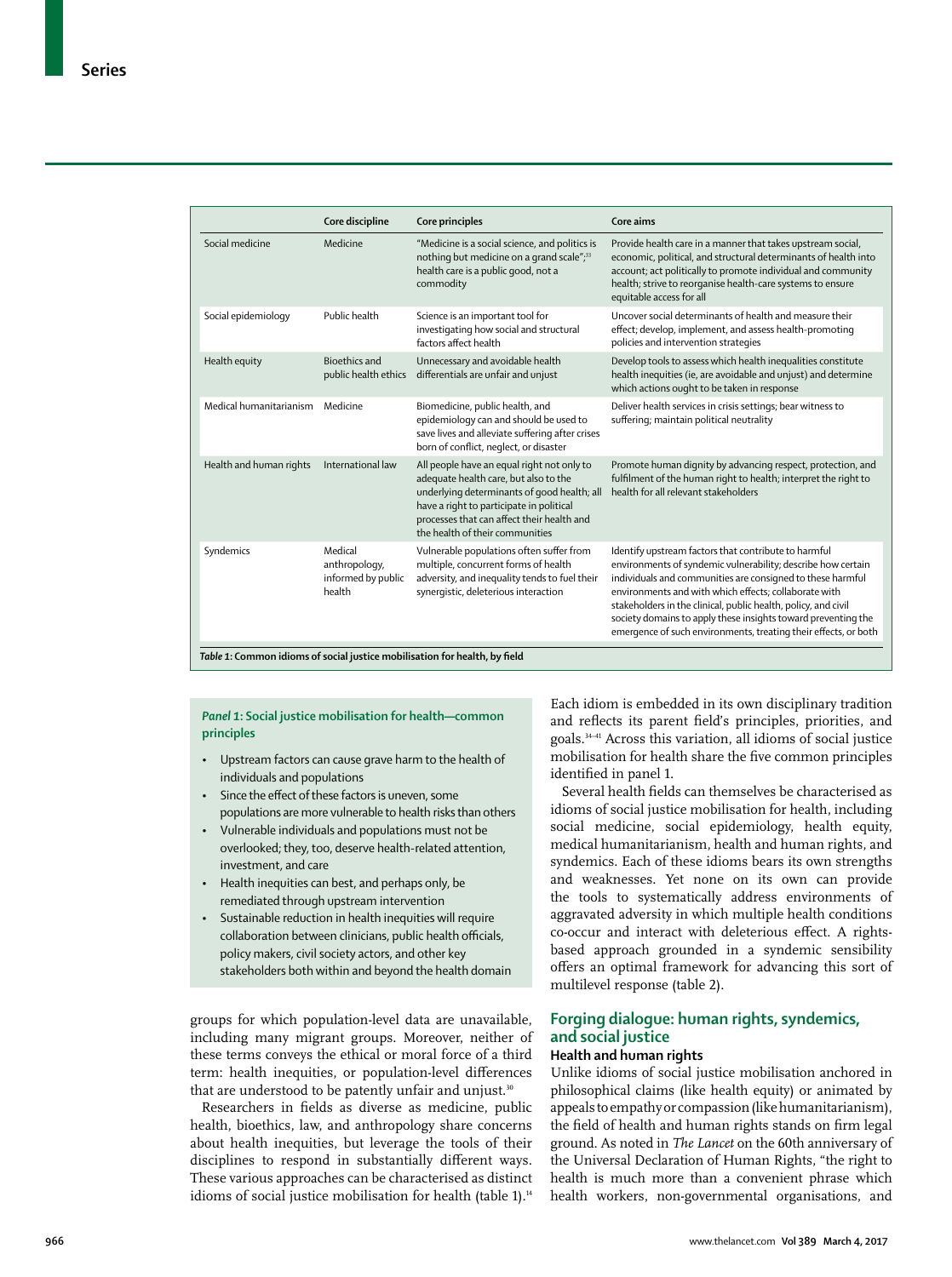How and why do comorbidities cluster and interact? How can we disrupt syndemics 42 to improve the health of vulnerable populations?

Individuals and populations in specific

civil-society groups can brandish about in the vague hope that it might change the world. The right to health is a legal instrument—a crucial and constructive tool for the health sector to provide the best care for patients and to hold national governments, and the international community, to account".<sup>43</sup>

The notion of a universal human right to health underpins a wide array of internationally agreed-upon legal commitments, including the WHO Constitution (1946), Article 12 of the International Covenant on Economic, Social, and Cultural Rights (ICESCR, 1966), and, crucially, General Comment 14 (2000) on ICESCR Article 12, a document "as revolutionary as the American Declaration of Independence: it explains what a right to health means in practical terms".44 Under these agreements, state signatories are duty-bearers bound to individual rights-holders to "recognize the right of everyone to the enjoyment of the highest attainable standard of physical and mental health". To comply with this treaty obligation, states must develop legislation and programmes to address all three facets of this right: to respect, protect, and fulfil the right to health.<sup>45,46</sup>

Although this legal grounding is an important asset, health and human rights efforts have faced lively critique.47–56 Some critics take issue with "narrow and sometimes excessively legalistic"<sup>56</sup> definitions that frame the right to health primarily as an individual right grounded in, and effectively limited to, the juridical sphere. Other critics object to interpretations that emphasise a right to health care while paying insufficient attention to upstream social, political, and structural determinants, whose effect on individual and population health is often much weightier than downstream factors like personal behavior or access to medical attention.57,58

Although narrow interpretations certainly have their advocates, more robust understandings of health and rights find ample support in human rights theory, law, and practice. One need look no further than General Comment 14 (2000), which recognises the powerful impact of upstream factors on both individual and population health and holds states accountable. As duty bearers, states are required to ensure universal access to a wide range of socioeconomic factors that promote conditions in which people can lead healthy lives.<sup>45</sup> These underlying determinants include safe drinking water, adequate sanitation, sufficient and appropriate food, safe housing, healthy occupational and environmental conditions, and education. Since all human rights are indivisible and interdependent, the right to health can only be fully realised in conjunction with other civil, political, social, economic, and cultural rights. To fulfil these interrelated obligations, states are expected to take appropriate legislative, administrative, and other measures.<sup>59</sup>

Many states fail to comply with these obligations. Even in the absence of strong enforcement mechanisms,

| intervention                                             | to population-level concerns                                                                                                                                                                                                                                                                                                                                          | local contexts                                                                                                                                                                                                                                                                                                                                                              |  |  |  |  |
|----------------------------------------------------------|-----------------------------------------------------------------------------------------------------------------------------------------------------------------------------------------------------------------------------------------------------------------------------------------------------------------------------------------------------------------------|-----------------------------------------------------------------------------------------------------------------------------------------------------------------------------------------------------------------------------------------------------------------------------------------------------------------------------------------------------------------------------|--|--|--|--|
| Research<br>methodology                                  | Primarily case-based and qualitative, but<br>increasingly open to quantitative indicators                                                                                                                                                                                                                                                                             | Ethnography; mixed methods approaches<br>(qualitative and quantitative)                                                                                                                                                                                                                                                                                                     |  |  |  |  |
| Core areas of<br>intended effect                         | Human-rights-based approaches to<br>empowerment, impact assessment, policy<br>making, and intervention design and<br>implementation; litigation                                                                                                                                                                                                                       | Public health research and programme<br>development; policy making; social<br>scientific research                                                                                                                                                                                                                                                                           |  |  |  |  |
| Key terms and<br>principles                              | Obligation of states to respect, protect, and<br>fulfil everyone's right to the highest<br>attainable standard of physical and mental<br>health; underlying determinants of health;<br>universal standards; indivisibility and<br>interdependence of rights; participation<br>and empowerment; equality and<br>non-discrimination; transparency and<br>accountability | Vulnerability; social, economic, political,<br>and structural determinants of good<br>health; context, in all its dimensions<br>(historical, environmental, structural,<br>political, economic, social, cultural); power<br>and inequality; syndemic production; <sup>42</sup><br>syndemic sensibility; syndemic suffering; <sup>10</sup><br>syndemic care <sup>11,12</sup> |  |  |  |  |
|                                                          | Table 2: Syndemics and human rights-two approaches to health inequity                                                                                                                                                                                                                                                                                                 |                                                                                                                                                                                                                                                                                                                                                                             |  |  |  |  |
|                                                          | however, the right to health holds symbolic power and<br>rhetorical appeal far beyond the legal domain. In civil<br>society and grassroots efforts, for instance, the right to<br>health is a powerful resource for mobilising vulnerable<br>groups to participate in political claims-making processes.                                                              |                                                                                                                                                                                                                                                                                                                                                                             |  |  |  |  |
| Given its strong moral force, the right to health can be |                                                                                                                                                                                                                                                                                                                                                                       |                                                                                                                                                                                                                                                                                                                                                                             |  |  |  |  |

**Health and human rights Syndemics** Parent field International law Medical anthropology

> can rights protection promote good health, especially for vulnerable populations?

Individual level, with increasing attention

Core questions How do rights violations harm health? How

Intended level of

groups to participate in political claims-making processes. Given its strong moral force, the right to health can be invoked to demand transparency and accountability not only from governments, but also from non-government actors such as private corporations. Right-to-health claims can thus activate another fundamental human right: the right to participate in political decisions and processes that have bearing on one's life.<sup>46</sup> Symbolic invocation of the right to health can bear results even in countries, including the USA, that have avoided committing themselves to human rights treaties.<sup>60</sup>

In more formal contexts, health and human rights experts have sought over the past 2 decades to find ways of making human rights frameworks relevant,<sup>46</sup> not just for clinicians and researchers but also for people whose health and lives are affected by rights violations. The result is a range of human rights-based approaches to health that seek to translate core human rights principles participation and empowerment, equality and nondiscrimination, accountability and transparency*—*into concrete forms of practice.<sup>22,46,61</sup>

Unlike earlier human rights approaches focused on either naming and shaming or individual-level measures of redress, newer human rights-based approaches tend to take a different tack. A prime example is the "circle of accountability" framework developed by Yamin and Cantor.62 This model shows the dynamic interrelationships between clinical care providers, public health professionals, policy makers, elected officials, and individuals with health needs. Accountability is not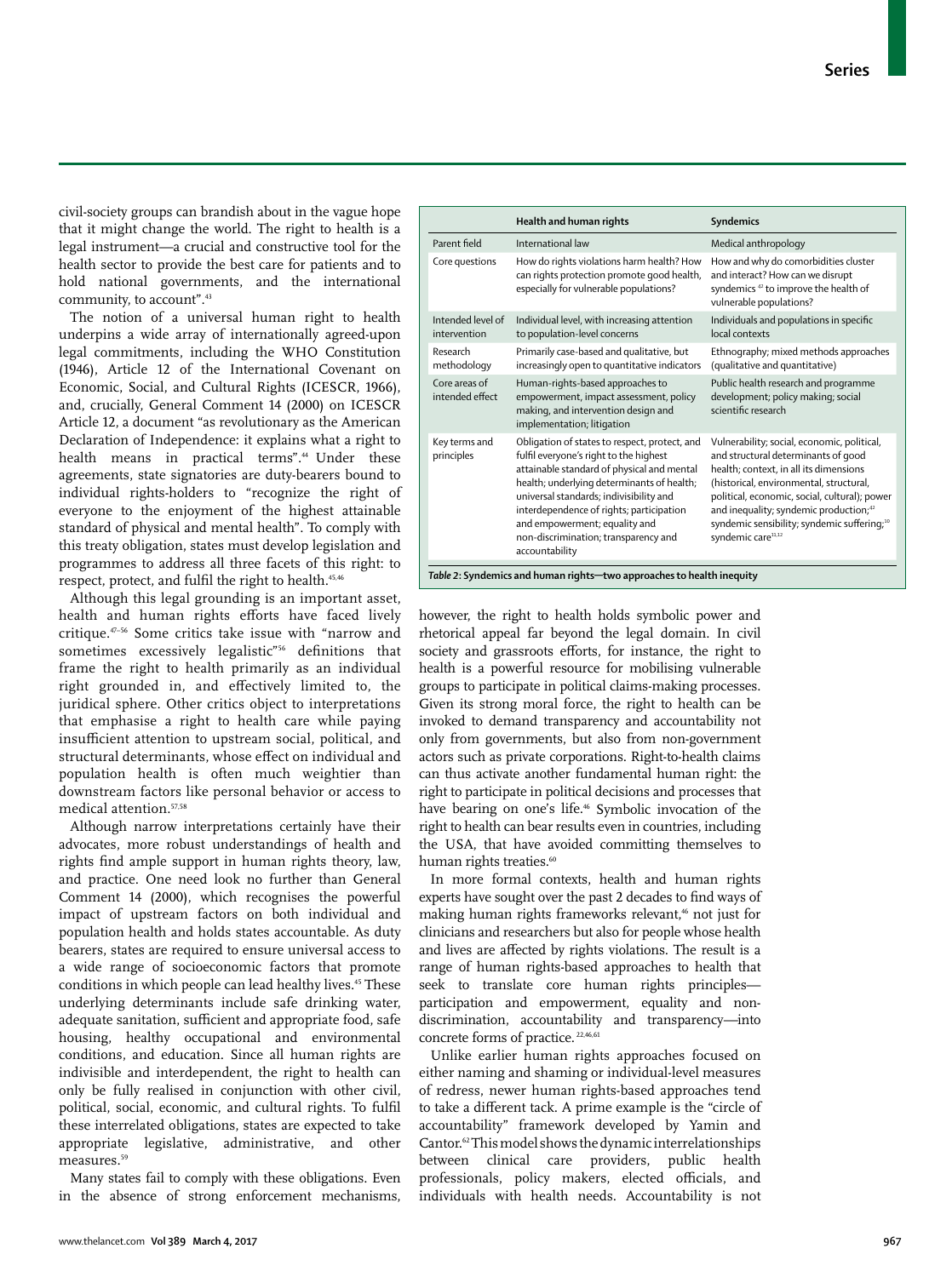defined solely in terms of accusation or litigation, but rather as an ongoing process. Furthermore, it is understood as having both a preventive and a corrective function62 or, put differently, a forward-looking dimension with implications for policy making in addition to its more familiar retrospective emphasis on redress.

Human rights-based approaches are thus part of an increasingly dynamic conversation between health and human rights advocates and the applied sciences of clinical medicine and public health. Newer health and human rights approaches hold two distinct advantages over their predecessors: they are keenly attuned to the complexity of political (and not just legal) realities, and they tend to aim for sustainable, systemic change, while recognising that change is often gradual and incremental.

Although there clearly are powerful synergies<sup>63</sup> between public health and human rights-based responses to health inequity, important opportunities for crossfertilisation have remained unrealised.<sup>64,65</sup> The syndemics framework developed by medical anthropologists offers valuable resources for harnessing and channelling these powerful connections.

#### **A syndemics lens**

Social epidemiological research in recent decades has clarified two key points, both of which are evident in the research field of migrant and refugee health. First, health adversities tend to cluster among people in positions of structural vulnerability.<sup>29</sup> Second, this epidemiological patterning of disease, illness, and injury is profoundly influenced by upstream determinants.

As syndemics researchers have noted, there is still much to learn about the specific ways in which "environmental, economic, cultural, social, psychological, and biological processes [interact] to create high-risk context[s] for co-occurring medical conditions".<sup>11</sup> Yet cases like Calais remind us just how profound the impact of upstream determinants can be. Although the precise mechanisms of syndemic interaction can be difficult to quantify,<sup>66,67</sup> the power of a syndemic sensibility lies in its capacity to expand, enrich, and ultimately reframe our understanding of complex situations of health adversity. In short, a syndemic sensibility can guide clinicians and other stakeholders toward new insights, tools, and collaborative strategies for combating health inequities in multiple domains and at multiple levels.

Many of these insights reflect syndemics' roots in medical anthropology. Three anthropological commitments are especially important. These include attention to: (1) the role of power and inequality in structuring vulnerability; (2) the complex and multilayered nature of local contexts (historical, structural, environmental, social, economic, political, etc); and (3) the subjective impact of disease, illness, and injury on individuals and their families and communities. Syndemics draws on these anthropological commitments to advance three goals: (1) to recognise how upstream factors create and perpetuate structural vulnerabilities that contribute to syndemic emergence and exacerbation; (2) to understand and describe how certain individuals, families, and communities, but not others, are consigned to harmful environments of syndemic vulnerability with concrete effects; and (3) to intervene more effectively both upstream, in the domains of civil society, law, policy, and public health practice, and downstream, at the point of clinical contact.

Syndemics differs in crucial ways from conventional approaches to public health and health-care delivery. As the US Centers for Disease Control and Prevention explains, "the usual public health approach to disease prevention often begins by defining the disease in question".68 A syndemics approach, by contrast, "first defines the population in question, identifies the conditions that create and sustain health in that population, examines why those conditions might differ among groups and determines how those conditions might be addressed in a comprehensive manner".<sup>68</sup> To date, several syndemics have garnered particular attention, including the SAVA syndemic investigated by Merrill Singer (substance abuse, violence, and HIV/AIDS)<sup>7,9</sup> and the VIDDA syndemic researched by Emily Mendenhall (violence, immigration and isolation, diabetes, depression, and abuse).<sup>10</sup>

A concrete example of syndemic vulnerability is illustrative. Medical anthropologist Mark Nichter describes the mutually reinforcing relationship among poverty, unemployment, HIV, and multidrug resistant tuberculosis as follows: "(1) poverty leads to work migration far from home; (2) loneliness, the drudgery of the job, and being paid every few weeks lends itself to binge drinking and risky sex in an environment where prostitution flourishes; (3) this leads to sexually transmitted infections such as HIV; (4) rising rates of HIV lead to corresponding rising rates of TB [tuberculosis]; (5) poor adherence to TB medications occurs after a few months of home-based treatment (when symptoms abate) among patients who return to migrant labor far from medicine distribution sites; (6) poor management of those seeking treatment for HIV and TB leads to increases in drug-resistant TB; and so on".<sup>69</sup>

Effective intervention in a syndemic like this one requires a systems approach to problem solving that includes "control of the component afflictions as well as recognition of the relationships that tie those afflictions together and synergistically amplify their negative consequences".69 Intervention also requires talking, and listening attentively, to people who are themselves caught in environments of syndemic vulnerability.

This example highlights two key contributions of the syndemics approach. First, it shows how political factors, including structural vulnerability and human rights violations, can have a complex, cascading impact on individual and population health. Second, it lays the groundwork for the sort of strategic intervention that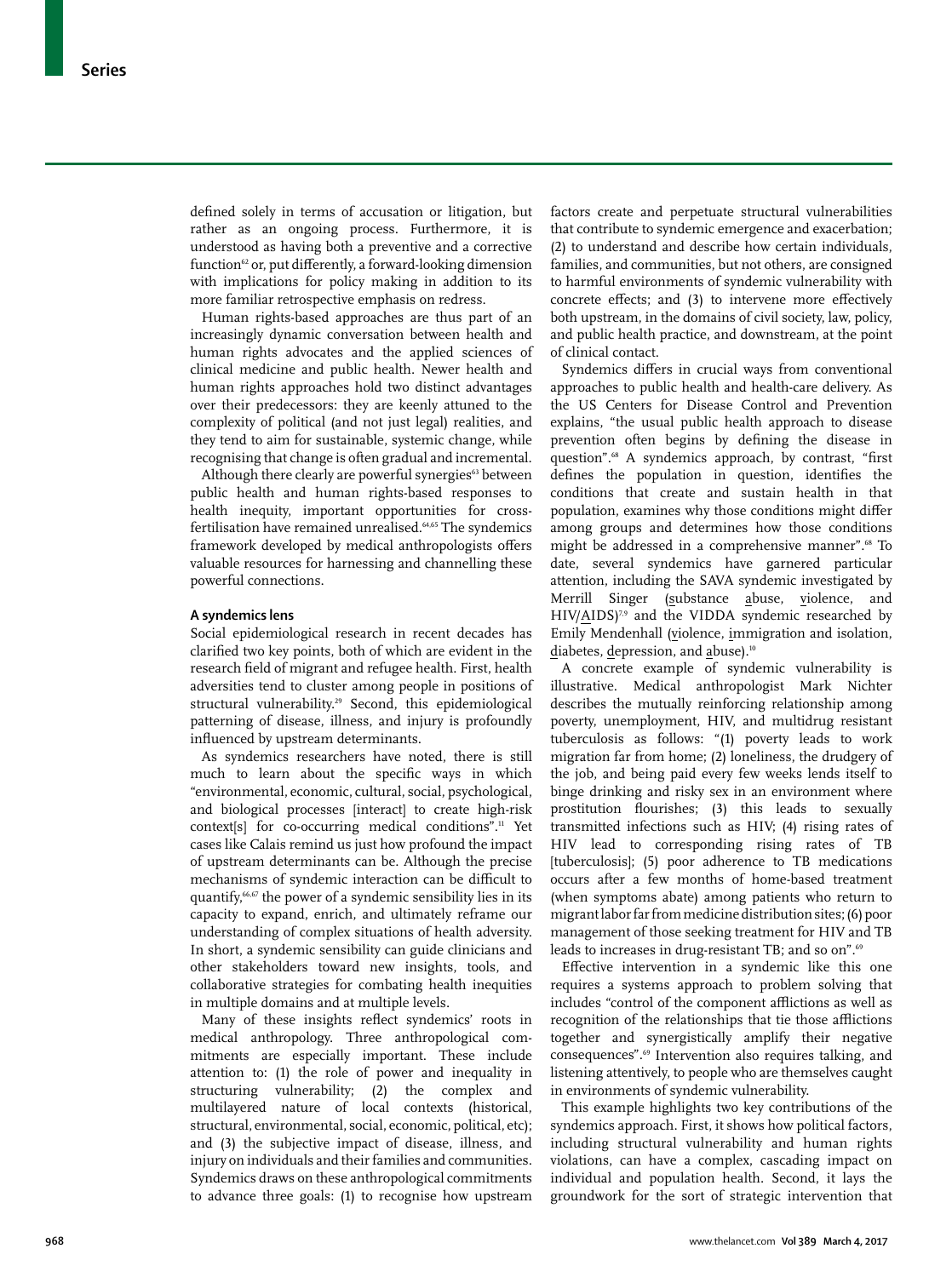can yield multiplicative effects. What syndemics has lacked to date, and what a health and human rights approach can offer, are concrete tools and principles for designing such interventions, mobilising the political will to achieve their implementation, and evaluating their effects.

Below and in the accompanying case-based panels, we illustrate the value of a combined syndemics/health and human rights approach to combating health inequities by examining syndemic vulnerabilities facing migrants in wealthy, industrialised countries. Panels 2–4, which draw on published work and, in one instance, our own experience, focus on three migrant groups facing different forms of syndemic vulnerability: refugees at a reception centre in Germany, children and adolescents incarcerated in Australia, and farmworkers in the USA.

#### **The case of migrant health**

In the contemporary era, migration is emerging as "one of the most pressing global challenges, as worldwide displacement is now at the highest level ever recorded".<sup>70</sup> As of 2015, the UN recorded the number of international migrants at 244 million,<sup>90</sup> including an estimated 19 $\cdot$ 6 million refugees.<sup>70</sup>

Migration can itself be a powerful social determinant of health $16,91$  or, as pioneering health and human rights researcher Jonathan Mann expressed it, a social determinant of vulnerability.<sup>92</sup> Although migration is not always motivated by adversity, many migrants leave their countries of origin in response to risks or dangers such as economic hardship, political repression, violence, climate-related pressure, war, or several factors in concert. Researchers and practitioners in different health fields approach the challenges associated with migration in substantially different ways (table 3).

#### **Migration and the human right to health**

Health risks and risks of human rights violation exist at every stage of migration—a process that can span pre-departure, travel, destination, interception, and return.93 Migrant status also can intersect with other factors like gender, socioeconomic status, and racial or ethnic background to exacerbate existing health risks.<sup>94</sup> Wherever migrants are uninvited or unwelcome, migration status puts them "in ambiguous and often hostile relationship to the state and its institutions, including health services",<sup>16</sup> which can impede their access to both preventive measures and curative care. Lack of legal status leaves migrants especially vulnerable to rights violation and health-related adversity.

From a human rights standpoint, states that have ratified relevant human rights treaties and conventions are obliged to respect, protect, and fulfil the right to health of citizens and resident non-citizens alike, including migrants and refugees. To fulfil these obligations, states must not only avoid interfering directly or indirectly with the enjoyment of the right to

#### *Panel 2***: Syndemic vulnerability and refugee mental health in Europe**

A 28-year-old Afghani man residing at a refugee reception centre in Germany was transported to a local public hospital by paramedics after complaining of severe dyspnoea accompanied by anxiety and, according to security guards, aggressive behaviour. After the receiving clinicians excluded somatic pathologies, the man was discharged from the hospital despite clinical concerns about the possibility of phobic anxiety disorder, posttraumatic stress disorder, depression, or a combination of these diagnoses. A medical student who witnessed the encounter later consulted with a faculty member (MK) about the frustration he felt at the hospital staff's inability to provide the patient with meaningful relief.

Europe is facing a migration crisis of unprecedented dimensions,<sup>70</sup> and due to limited legal entitlements and multiple barriers, access to mental health care for asylum seekers remains precarious in Germany and across the continent.<sup>71</sup> Despite the high burden of syndemic mental health risk endured by refugees and asylum seekerslike this young man, receiving structures in European countries are unprepared to meet their needs. Indeed, Germany and 18 other European countries were sanctioned by the European Commission in September 2015 for failing to fully implement a 2013 EU directive (2013/32/EU) mandating minimum standards for the reception of asylum seekers, including special provisions for "persons with mental disorders and persons who have been subjected to torture, rape or other serious forms of psychological, physical or sexual violence."72 According to Nils Muižnieks, Commissioner for Human Rights of the Council of Europe, the asylum system in Germany is not sufficiently prepared to identify or provide support to vulnerable migrants.73 Appropriate diagnostic and treatment provisions are largely absent, and local resettlement mechanisms are not attuned to the potentially adverse effects of uncoordinated or unwelcoming migration policies on migrants' health and wellbeing.

In response to this situation, physicians and psychotherapists of the German Federal Association of Rehabilitation Centers for Survivors of Torture denounced the Minister of Health's attempt to gloss over the system's existing deficits.<sup>74</sup> They also presented an elaborate proposal to ensure access to health care and systematically expand the country's network of psychosocial centres for refugeesthat explicitly invoked the human right to health.<sup>75</sup>

The German Federal Government possesses a crucial but hitherto overlooked resource that can help respond to this need: the state's well established policy, and broad experience, in implementing human-rights-based approaches to health in the field of development cooperation.<sup>76,77</sup> If Germany were to employ human-rights-based approaches not only in poor and middle-income countries like India, Cambodia, Nepal, and Kenya but also in Germany itself, the syndemic health risks facing individuals fleeing war, violence, and torture could be reduced substantially. Drawing on their rich overseas experience, German development professionals could deploy their expertise about the existing array of rights-based strategies to promote human-rights-based approaches to health at home, including in the area of mental health. As a crucial first step, global health experts could support the systematic application of tools and guidelines developed by agencies like UN High Commissioner for Refugees, International Organization for Migration, and non-governmental organisations like Médecins du Monde "at home".<sup>78</sup> As another key step, development professionals could help design, conduct, and implement a health-related Human Rights Impact Assessment<sup>79</sup> to support policy makers in assessing and, if necessary, changing laws and legal practices that compromise the health and wellbeing of asylum seekers and refugees.

health but also, in a positive sense, adopt appropriate measures to advance the progressive realisation of this right.45 Among other measures, states are expected to reform laws, policies, and living conditions of refugees and asylum seekers to bring their migration regime into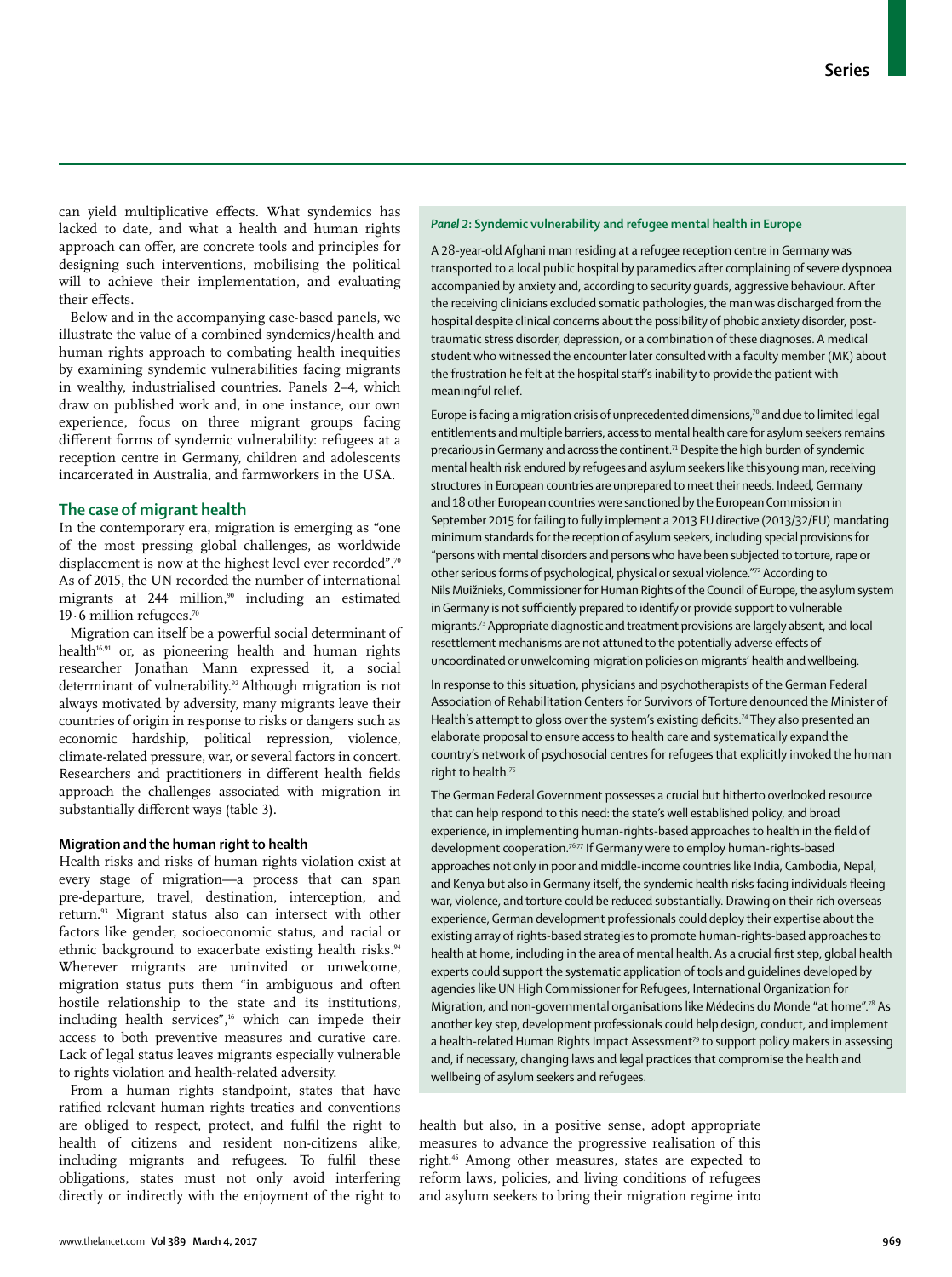#### *Panel 3***: Syndemic vulnerability among migrant children incarcerated by Australia**

*A* 6-year-old boy from an Iranian refugee family presented to the emergency department of a local hospital near Sydney, Australia.<sup>80</sup> At the time, he and his family had been detained in an Australian detention facility awaiting a decision regarding their asylum application for more than a year. According to his mother, the boy had refused to speak, eat, or drink since witnessing a man cut his wrists in a suicide attempt. 6 months earlier, he had already begun to withdraw from playing with other children, and he experienced nightmares and bed-wetting after being exposed to riots in which other detainees set themselves aflame. The boy had shown progressive signs of withdrawal and anxiety, and his dreams and drawings revealed fear-laden scenes and images related to the detention camp. Although the boy showed some improvement during repeated, sometimes long-term hospital admissions, he displayed severe separation anxiety following visits from his father,<sup>80</sup> and he relapsed each time he was returned to the detention facility. Against the advice of child psychiatrists and other professionals, he was placed in community foster care. 6 years later, at 12 years of age, the boy was still receiving psychiatric care for symptoms of post-traumatic stress disorder, depression, and adjustment difficulties as a result of these early traumatic experiences.<sup>81</sup>

Although Australia is signatory to the UN Convention on the Rights of the Child, the country's Minister of Immigration denied a petition to release the boy and his family. The minister's denial did not dispute the causes or the magnitude of the boy's suffering; rather, it was framed to avoid setting a precedent that would mandate the release of other children in similar situations in the future. With that decision, and in violation of the state's international obligations, the health and wellbeing of the boy were subordinated to the government's aim of deterring migrants from approaching Australian shores.

The boy's case, which was written up in a local medical journal, served to raise public awareness about immigration detention, especially the detention of children and families. Even so, and despite mounting evidence that incarceration harms children's health and development, <sup>81-83</sup> Australia continues to mandate the detention of undocumented migrant children, unaccompanied minors, and families more than a decade later.<sup>84</sup>

alignment with human rights standards. For instance, states are required to prioritise individuals' needs (eg, for security, information, and social support) over administrative principles. States must ensure timely, affordable access to physical and mental health care; avoid enacting policies that exacerbate chronicity and complications; and refrain from withholding care in order to deter other migrants from arriving. In short, human rights obligations require that migrants' health and wellbeing take priority over national considerations like sovereignty and immigration control. States often neglect or violate these requirements. Despite their limited legal force, these and other human rights Australia's persistent incarceration of children and adolescents does not simply consign them to harmful environments of syndemic vulnerability. It also violates their human rights, including their right to timely review of their asylum petitions. Instead of meeting this obligation, Australia regularly abandons children and families, often for lengthy periods of time, to detention centres operated by private, for-profit companies and run by unskilled or inadequately trained staff (eg, staff from prisons). Some Australian detention centres are on the mainland, but other off-shore centres are located on isolated Pacific islands like Nauru, Christmas Island, and Manus Island (Papua New Guinea), whose governments are paid by Australia to keep detainees far from public sight and public consciousness. Under these circumstances, the health and best interests of migrant children rarely prevail.

From a human rights perspective, Australia's obligations to respect, protect, and fulfil children's rights clearly mandate major reforms in law, policy, and practice. Fulfilling the state's human rights obligations would substantially improve migrant children's health (mental and physical) and developmental trajectories. A human rights strategy informed by a syndemics sensibility would convene clinicians, public health professionals, and policy makers and put legal obligations and standards into meaningful dialogue with the empirical findings cited above, along with broader medical and psychological knowledge about children's mental health and development. Invested stakeholders could thus collaborate in clarifying the complex constellation of factors that contribute to syndemic suffering; identifying concrete opportunities to disrupt the harmful negative feedback loop among mutually reinforcing risk factors (legal, structural, and biopsychosocial); and working together to mobilise the political will needed to achieve change.

Given the magnitude of syndemic vulnerability facing children in Australian detention centres, recent legislative efforts to punish physicians with imprisonment for speaking publicly about their observations from what have been described as appalling facilities<sup>83,85</sup> is a definitive step in the wrong direction.

obligations are nonetheless powerful resources for health professionals, civil society organisations, grassroots activists, and others who hope to hold states accountable.

#### **Migration and syndemic vulnerability**

Many migrants face complex forms of syndemic vulnerability. The specific health risks they confront, however, vary widely depending on their circumstances. In so-called open-air squats in France, on the Greek border with Macedonia, and elsewhere in Europe and the Middle East, migrants and refugees face food insecurity and malnutrition; infectious diseases borne by food, water, air, and biological vectors; respiratory illnesses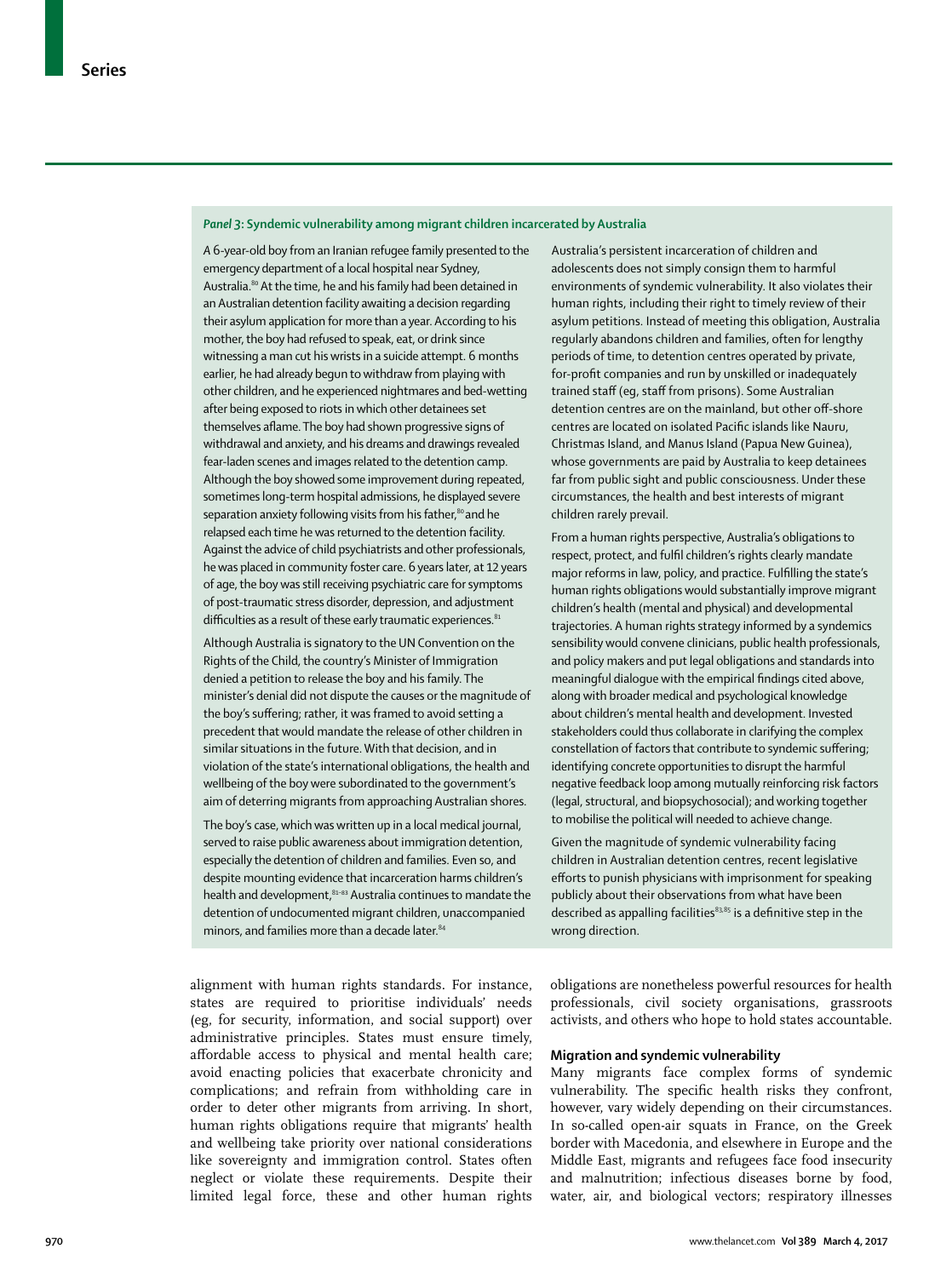#### *Panel 4***: Syndemic vulnerability and farmworker health in the USA**

A 42-year-old Salvadoran migrant man worked on a California farm cutting and picking jumbo watermelons.<sup>86</sup> One unusually hot day, the US National Weather Service issued an excessive heat warning anticipating temperatures as high as 46°C; the man began working at 0530 h and continued, uninterrupted, for his entire shift. At one point he confided in a co-worker, who was later interviewed by a medical anthropologist, that his stomach hurt.Yet he continued working despite the risks. Stopping for a break from the sun, or even to drink water, could compromise the team's high productivity demands and, as he knew, cost him his job. On this occasion, his co-worker agreed to trade places so he could work in the shade. Later, when the man returned home, he told his wife his stomach still hurt. Thinking he was suffering from indigestion, he took over-the-counter antacid medication. Yet after dinner the pain grew worse, and he subsequently died.

Farmwork is one of the most dangerous occupations in the USA,<sup>86,87</sup> and rights violations are among the factors that cause and aggravate the deleterious clustering and interaction of disease and health adversity for people employed in this industry. Migrant farmworkers' health vulnerability is closely related to the high levels of exploitation and job insecurity that force them to work despite physical signs of sickness or fatigue. For instance, dehydration and heat exhaustion are a common and dangerous combination among farmworkers that is caused not only by constant and prolonged exposure to extremely high temperatures, but also by consumer food safety regulations that prohibit them from bringing their own water to work. From a syndemics standpoint, this vulnerability results from a complex interaction among factors including: (1) stress; (2) unsafe occupational conditions; (3) disempowerment and exploitation; and (4) inadequate and insufficient health-care services.

A syndemic sensibility suggests multiple avenues for a human-rights-based response. Public health and advocacy efforts must target rights violations that pose occupational hazards. Systematic measuresto provide protection from extreme heat and pesticides, for instance, would reduce migrant farmworkers' vulnerability to dehydration, stress, and musculoskeletal injury. It is equally necessary, however, to look further upstream. Farmworkers' disempowerment, which facilitates their exploitation, is hazardous to their health, in part because it denies them opportunities to advocate for themselves. Disempowerment can also lead farmworkers to internalise assertions that they are undeserving of health-related attention, investment, and concern. Such claims are especially galling given the US food system's overwhelming reliance on precarious, often unauthorised migrant labourers like the man described earlier.

In the policy domain, one way to mobilise the political will to improve farmworkers' health and safety isto open up public conversation about the economic and social ties that bind consumers to the farmworkers who produce their food. One successful example of this strategy is the campaign by the Coalition of Immokalee Workers, a workers' rights organisation, to convince farmers who grow tomatoes in Florida to improve occupational health conditions and worker protections. Through targeted boycotts of national fast food chains and, subsequently, a major agreement with the retail giant Walmart, the Coalition's campaign transformed the tomato fields of Immokalee, FL, from what was described as the worst to the best within a period of 3 years.<sup>88</sup>

At the clinical level, the biosocial framework of syndemic vulnerability offers clinicians and health-care institutions valuable diagnostic tools and intervention strategies. By using syndemic diagnostic tools, clinicians can obtain targeted social histories that extend beyond the immediacies of clinical presentation to account for work conditions, sources of stress, and other factors affecting farmworkers' mental health and wellbeing. Clinicians treating farmworkers and the relevant medical societies can develop syndemic care protocols<sup>11</sup> to treat common clusters of disease, including kidney damage, cardiovascular disease, diabetes, musculoskeletal disorders, and mental health concerns. At a minimum, this would include measurements of creatinine, cholesterol, and glucose concentrations, mental health screening, blood pressure, and assessment of musculoskeletal function and signs of toxin exposures by carefully examining the skin and eyes.<sup>89</sup> Beyond these clinical strategies, syndemic care must meet the human rights framework's AAAQ principles: available, accessible, acceptable, and high quality.

These are not just clinical challenges but systems challenges as well. Clinical and administrative staff at clinics and community health centres must be trained to provide linguistically and culturally appropriate care as well as rights education, follow-up calls or visits, and other measures to ensure continuity of care.

At the same time, clinicians and other health professionals should begin to think syndemically, and encourage others to think syndemically, about the range of factors that affect migrant farmworkers' health. Health professionals can, and should, work with colleagues in other fields, ranging from community health workers to politicians, policy makers, journalists and others, to tell more complex stories about farmworkers and farmwork than typically are known. Steps like these can help consolidate the kind of political will needed to identify and act on opportunities to intervene upstream.

associated with indoor cooking over open flames and outdoor burning of trash; and mental health conditions associated with stress, anxiety, trauma, and uncertainty. Violence, including both interpersonal violence and violence at the hands of the police, is also a common risk. In informal encampments where people live in improvised shacks that cannot be locked, women in particular face heightened risk of sexual violence,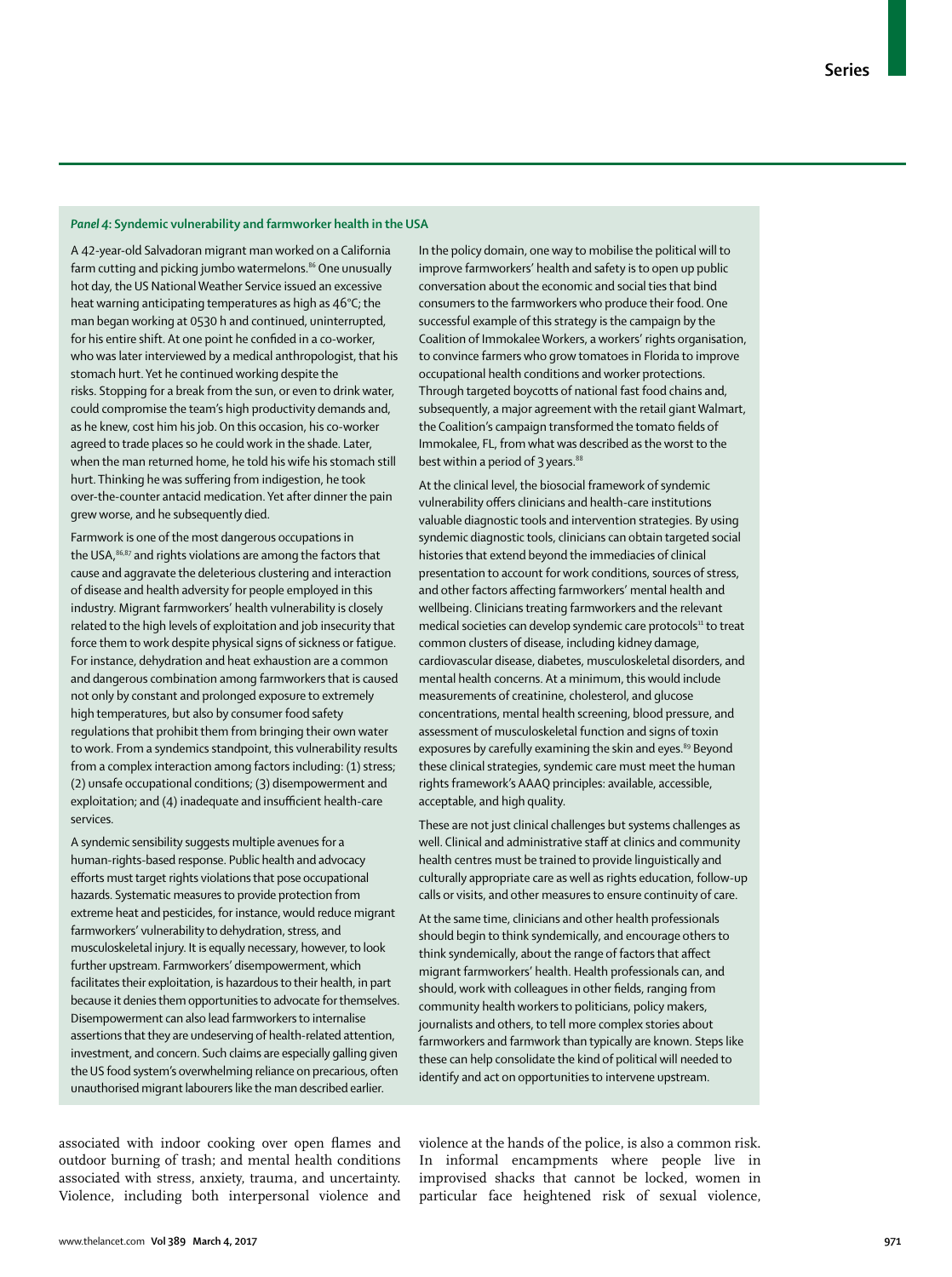|                                                                       | Potential research questions                                                                                                                                                                                                    | Potential intervention-related questions                                                                                                                                                                                                                                                                                                                                                                                                                 |  |  |
|-----------------------------------------------------------------------|---------------------------------------------------------------------------------------------------------------------------------------------------------------------------------------------------------------------------------|----------------------------------------------------------------------------------------------------------------------------------------------------------------------------------------------------------------------------------------------------------------------------------------------------------------------------------------------------------------------------------------------------------------------------------------------------------|--|--|
| Social medicine                                                       | How does political and economic context affect<br>migrants' health?                                                                                                                                                             | What political and economic changes are needed to eliminate risks to<br>migrants' health and promote their health and wellbeing?                                                                                                                                                                                                                                                                                                                         |  |  |
| Social epidemiology                                                   | What upstream factors adversely affect migrants'<br>health, to what extent, and via which causal pathways?                                                                                                                      | How can public health practitioners, policy makers, or other key<br>stakeholders address upstream factors in ways that will improve<br>migrants' health?                                                                                                                                                                                                                                                                                                 |  |  |
| Health equity                                                         | What health differences between migrants and other<br>populations constitute health inequities (ie, differences<br>that are avoidable and unjust)?                                                                              | What concrete steps-in the clinical, public health, policy or civil society<br>domains-are needed to rectify these inequities? How ought these<br>steps be advanced and executed?                                                                                                                                                                                                                                                                        |  |  |
| Medical humanitarianism                                               | What are migrants' immediate health needs?                                                                                                                                                                                      | How can migrants' immediate needs be addressed?                                                                                                                                                                                                                                                                                                                                                                                                          |  |  |
| Health and human rights                                               | Are migrants' rights being violated, and if so, are those<br>violations adversely affecting their health?                                                                                                                       | How can rights-holders be educated about their rights and empowered<br>to demand the protection and fulfilment of those rights from duty-<br>bearers? How can governments, international organisations, and<br>private actors be held accountable for the duties they bear?                                                                                                                                                                              |  |  |
| Syndemics                                                             | How does the migration process, including the complex<br>contexts encountered at each migration stage, contribute<br>to the co-occurrence of and deleterious interaction<br>among diseases and other forms of health adversity? | What actions can be taken to disrupt the social and structural contexts<br>that promote syndemics? How can clinicians better understand, and<br>clinical settings better respond to, migrants' complex health needs? What<br>forms of political action and structural change are needed to modify social<br>structures and institutions that contribute to syndemic vulnerability, or to<br>replace them with health-promoting institutional frameworks? |  |  |
| Table 3: The case of migrant health-different idioms, divergent goals |                                                                                                                                                                                                                                 |                                                                                                                                                                                                                                                                                                                                                                                                                                                          |  |  |

especially in the darkness of night. For some migrants, these exposures are overlaid upon others, including noncommunicable diseases developed before migration as well as injuries incurred during the migration process.

Coordinated settings like state-run and privately operated refugee centres can also become harmful environments of syndemic vulnerability (panel 2, panel 3). Refugees are at especially high risk of trauma-related mental health disorders from exposure to violence or other traumatic events either in their country of origin, during the migration process, or both.<sup>95</sup> Unsurprisingly, post-traumatic stress disorder is the most common mental health problem affecting refugees, with documented prevalences in the range of  $30-50\%$ ,<sup>66</sup> compared with a prevalence of 3% among the general population.97 Depression, anxiety disorders, and chronic pain are also common,<sup>96,98</sup> and post-traumatic stress disorder often co-occurs with depression and other psychiatric and somatic comorbidities.<sup>97</sup> Strong evidence suggests that refugees' mental health is particularly vulnerable to the harmful effect of post-migration factors,<sup>99</sup> including local immigration policies, $100$ migrants' legal and visa status,101,102 frequency of relocation,100 living conditions during the resettlement process,<sup>100</sup> and likelihood of facing detention.<sup>98</sup> At all stages of the migration process, including resettlement, mutually reinforcing dynamics among traumatic events, biological conditions (including non-communicable diseases), and psychological, social, and legal factors expose refugees to syndemic vulnerability.

For migrants in long-term detention, the syndemic mental health risks are similar but potentially far more serious—especially for children and adolescents (panel 3).82,103 This risk is especially evident among young children, for whom severe mental harm disrupts the course of normal development, and for unaccompanied minors. In children (6 years and younger), regression and bed wetting are common, as are delays across the range of developmental domains including language, social, and emotional development; behavioural regulation; and attachment. Older children and adolescents tend to exhibit other comorbidities including high rates of suicidal ideation and attempts at self-harm, enuresis, sleep disturbances, and severe somatic symptoms.<sup>104</sup> Detained children have extremely high rates of co-occurring post-traumatic stress disorder, major depression, and anxiety disorders.<sup>105</sup> Although some of these conditions precede migration, prolonged incarceration is an important aggravating factor if not a precipitant. The negative impact of long-term incarceration on adult caregivers severely affects children in their care, as does prolonged family separation. Unaccompanied minors are especially vulnerable.

These forms of developmental and mental health vulnerability interact with other dangers to children's physical health. According to a field study<sup>84</sup> by the Australian Human Rights Commission, for instance, 21% of the 1700 detainees at the off-shore Christmas Island detention center are children. Representatives of the Australian Human Rights Commission<sup>82,84</sup> found freeflowing waste, insufficient and expired food, high rates of infectious disease among children combined with inadequate hand-washing facilities and lack of soap, a lack of toys or safe places to play, and little opportunity for meaningful or satisfying activity.<sup>82</sup> Developmental checkups were not regularly conducted, vision and hearing problems were not regularly screened or addressed, and dental care was unavailable, in some cases contributing to severe tooth pain and infections.<sup>84</sup> Although Australia's High Court disagrees, the UN High Commissioner for Refugees asserts that the perpetuation of these environments—which can be described as environments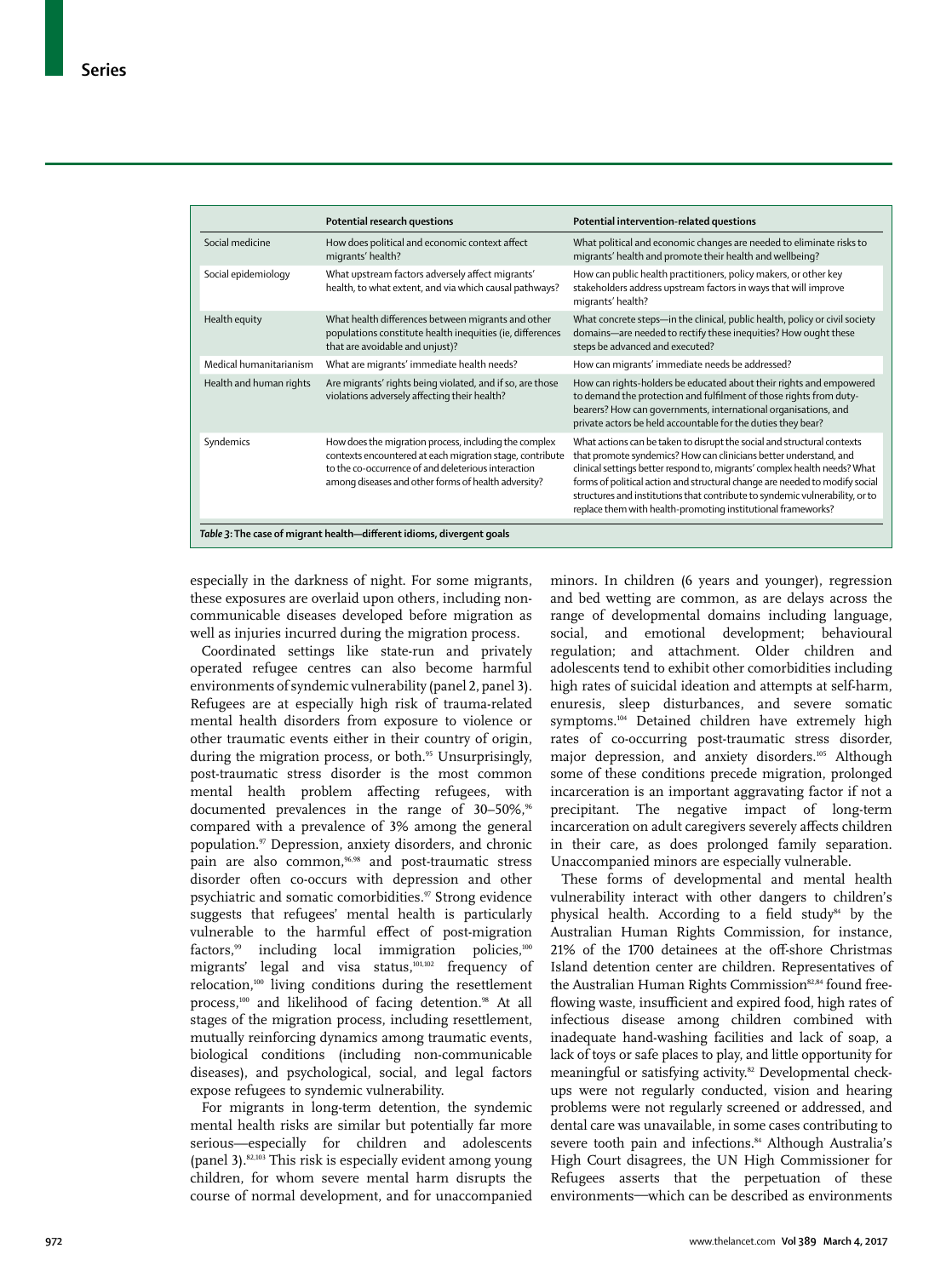of extreme syndemic vulnerability—violate Australia's human rights obligations as a signatory to the Convention on the Rights of the Child, among other relevant agreements.<sup>106</sup>

Different forms of syndemic vulnerability affect migrants who live precariously on the social, economic, and political margins of their new countries of residence (panel 4).<sup>86,87</sup> In the USA, for instance, migrants comprise more than 75% of the country's vast agricultural labour force, and more than half live and work in the country on an unauthorised basis.107 Migrant farmworkers are low paid, have little control over their occupational and living environments, and face the constant risk of job loss or even deportation. They work long hours in physically demanding jobs, often in extremely high temperatures. Many farmworkers are exposed to pesticides without proper protective equipment, and many have limited access to water while at work.<sup>86,87,107,108</sup> These exposures, both independently and in combination, have been linked to kidney damage and other serious health conditions, at times with fatal consequences. Constant stress, resulting in the continuous production of stress hormones and associated allostatic load, has been linked to a range of physical and mental health conditions including hypertension, cardiovascular disease, kidney disease, diabetes, obesity, and related complications such as strokes.109–111 With time, migrant farmworkers accumulate a physiological toll that can include musculoskeletal disorders, severe chronic pain, cardiovascular disease, uncontrolled diabetes, kidney failure, blindness, stroke, and mental health conditions.<sup>86</sup> Yet most farmworkers in the USA are entitled only to minimal health-care services, if any, and can rarely access disability benefits or other social programmes if they have serious health problems. When health care is available, effective chronic disease management is difficult, treatment adherence challenging, and medical bills unduly burdensome.16,86,87,112

#### **Syndemic insights and rights-based change**

For vulnerable migrant populations, the negative feedback loops among comorbidities and upstream social, political, and structural determinants are eminently clear. Equally clear are the strategic advantages of viewing these environments of syndemic vulnerability through a combined syndemics/health and human rights lens, which offers valuable resources for action in three domains: research, policy, and practice.

From a research standpoint, social epidemiologists and health and human rights experts have increasingly recognised that upstream determinants of health are not just distal factors lying beyond the scope of intervention.<sup>113</sup> Rather, they are fundamental or determining factors<sup>46</sup> of health inequities in general and syndemic vulnerabilities in particular. Many of these determinants lie beyond the traditional boundaries of the health domain, and many are fundamentally political. After all, "health is a political challenge, not a technical problem," as Ilona Kickbusch explains, and "looking at health through the lens of political determinants means analysing how different power constellations, institutions, processes, interests, and ideological positions affect health within different political systems and cultures and at different levels of governance".13 A combined syndemics and health and human rights approach, which reflects anthropological concerns about power, context, and subjective experience, is ideally suited to this task. By mapping the links between widespread human rights violations and specific forms of syndemic suffering, a combined syndemics/ health and human rights approach can help clinicians, health researchers, and other stakeholders expand their field of vision and better understand how power asymmetries and complex contexts—social, political, economic, historical, even environmental—shape and constrain the lives of migrants and other vulnerable groups. Similarly, this approach can help identify potential partners in collaboration, potential points of political leverage, and ripe opportunities for upstream intervention. The next challenge, of course, is to mobilise the political will needed to work collaboratively towards meaningful changes in law, policy, and practice. At each step, the voices of those most affected will need to be part of the conversation.

An example is illustrative. Many syndemic relationships can be explained in terms of so-called plausible causal chains that already are well understood.114 For instance, anthropologist Sarah Horton asks, "if a [ farm]worker who suffers from high blood pressure dies of a heart attack on a hot day, who is to say whether the primary cause of death is hypertension or heat exhaustion? How do we know whether his heart failed on its own accord or at least partly because of the heat?"86 From a clinical standpoint, the range of possible mechanisms is clear. From a population health standpoint, it is clear that excess deaths under circumstances like these can only be prevented by first understanding the circumstances themselves, then coordinating across sectors to seize upstream opportunities to change the laws, policies, and practices that have brought them into being.<sup>42</sup>

In the policy domain, cross-fertilisation between syndemics and health and human rights can broaden and enhance existing approaches to health policymaking, especially those that already bridge policy sectors. Three examples are illustrative. First, Human Rights Impact Assessments<sup>79</sup> can be adapted to reflect a syndemic sensibility, then employed regularly as a routine tool in the process of setting and evaluating health policy. A second opportunity involves WHO's "Health in All Policies" governance strategy,<sup>41</sup> which already reflects an incipient syndemic sensibility. "Health In All Policies" calls on clinicians and other health workers to collaborate with representatives across government sectors, especially those outside the health domain, in developing policies and practices to tackle health inequities.<sup>115</sup> In "Health in All Policies"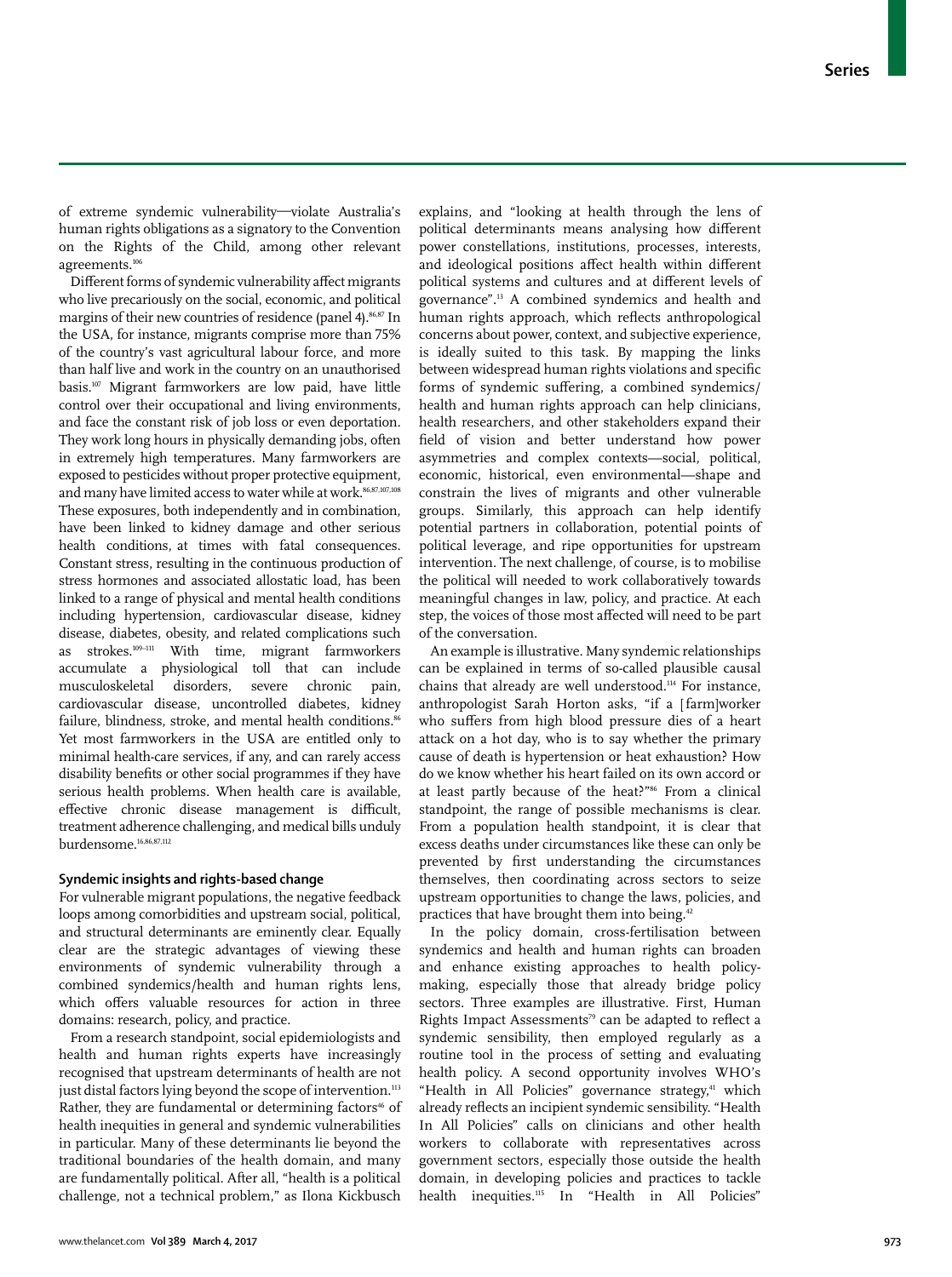deliberations, a human rights-based understanding of syndemic vulnerability can be especially valuable at two junctures: in deciding who should take part in policyframing discussions, and in determining what kinds of data such discussions should consider. Third, professionals with human rights experience can be encouraged to take up positions in clinical, public health, and policy environments—something that already is taking place in relation to "Health in All Policies".

In the clinical domain, a combined syndemics/health and human rights approach can help clinicians better connect the dots among upstream determinants, complex clinical realities, and social justice obligations and, furthermore, clarify both the value and feasibility of doing so. It can spark new conversations about the health professions' historic commitments to tackling inequities and advancing social justice, and it can highlight the need for new research and evaluation tools once syndemic vulnerabilities have been identified. For example, population-level tools are needed to monitor potential comorbidities and adverse synergies. Similarly, clinicians and health-care institutions need protocols for providing syndemic care to patients. As Mendenhall and  $\text{colle}$ agues<sup>11,12</sup> have shown in their work on diabetes– depression syndemics, these tools and protocols must be developed in, and adapted to, local contexts. Tools and protocols like these can complement innovations like hot spotting,<sup>116</sup> holistic care,<sup>40</sup> the establishment of patientcentred medical homes,<sup>117</sup> and programmes of engaged accompaniment and community health-worker support.<sup>118</sup> All of these strategies advance a core commitment shared by professionals in the syndemics and health and human rights fields: an insistence that vulnerable people's health needs must not be overlooked—that they, like the rest of us, are equal in worth and thus equally deserving of health-related attention, investment, and concern.<sup>38,39</sup>

Clinicians cannot be expected to tackle the health inequities and syndemic vulnerabilities their patients face alone. They can, however, collaborate with public health professionals, policy makers, civil society representatives, members of vulnerable groups, and others, both within and beyond the health domain, to advocate for structural and political changes that can benefit their patients, the communities to which their patients belong, and society as a whole. There are multiple levels and multiple realms in which clinicians can take action including, as the British Medical Association points out, the realms of clinical care, community leadership, advocacy, and research.<sup>40</sup>

Collaboration along these lines might necessitate the acquisition of new skills. For instance, many public health professionals' "training has not equipped them well to analyse political context and understand complexities, and to frame arguments and act effectively in the political arena".13 According to Ilona Kickbusch, meaningful action on the structural and political determinants of health will be possible only when public health professionals have "a much better understanding of how politics works and what politics can achieve".13 Arguably, the same holds true for clinicians.

On this count, a combined syndemics/health and human rights approach, which draws insight from medical anthropology, social epidemiology, human rights, international law, and public health practice, can help health professionals and their future colleagues identify and confront the blind spots in their training. In schools of medicine, dentistry, the allied health professions, and public health, exposure to this approach can help cultivate health professionals who feel compelled to participate in upstream efforts to advance social justice, especially in the health domain. To make a difference, these health professionals will need a robust appreciation of the ways in which power asymmetries influence health vulnerability. They will also need to be sensitive to the complexities of context, attuned to the subjective experience of the people and communities they serve, and willing to collaborate across sectors and disciplines in mobilising for social justice. Crucially, health professionals must also have a keen understanding of how equity in health is fundamentally "a political challenge, not merely a technical outcome".119

#### **Conclusion**

A strong and provocative claim underpins the combined syndemics/health and human rights approach to health inequities that we advance: the claim that the human right to health offers protection from syndemic exposures. The broad interpretation enshrined in General Comment 14 is a great improvement over narrow legalistic and individualistic interpretations, and it now bolsters an impressive array of contextually sensitive and politically astute strategies for improving the health of vulnerable populations. Yet, even the interpretation in General Comment 14 remains unreasonably narrow in two ways. How would our understanding of the right to health change if we took seriously the egalitarian claim that "everyone's life is equally important"21? And how would our understanding change if we defined health, in Amartya Sen's words, as the "physical and psychological status which allows for the full development of each person's capabilities"?19,20

If these are the definitions we employ, then progress toward realising a universal right to health must be evaluated in terms of equality of condition.<sup>20</sup> This is not a claim that all people have a right to be healthy. Even if everyone had equal access to health care and the underlying determinants of good health, differences between individuals would persist as a result of both natural (biological) variation and personal choices unrelated to the distribution of resources and power. Rather, an egalitarian interpretation insists that all people have an equal claim to the measure of goods and services necessary to live a dignified, flourishing life. Realising this right entails access not only to health care, but also to the social,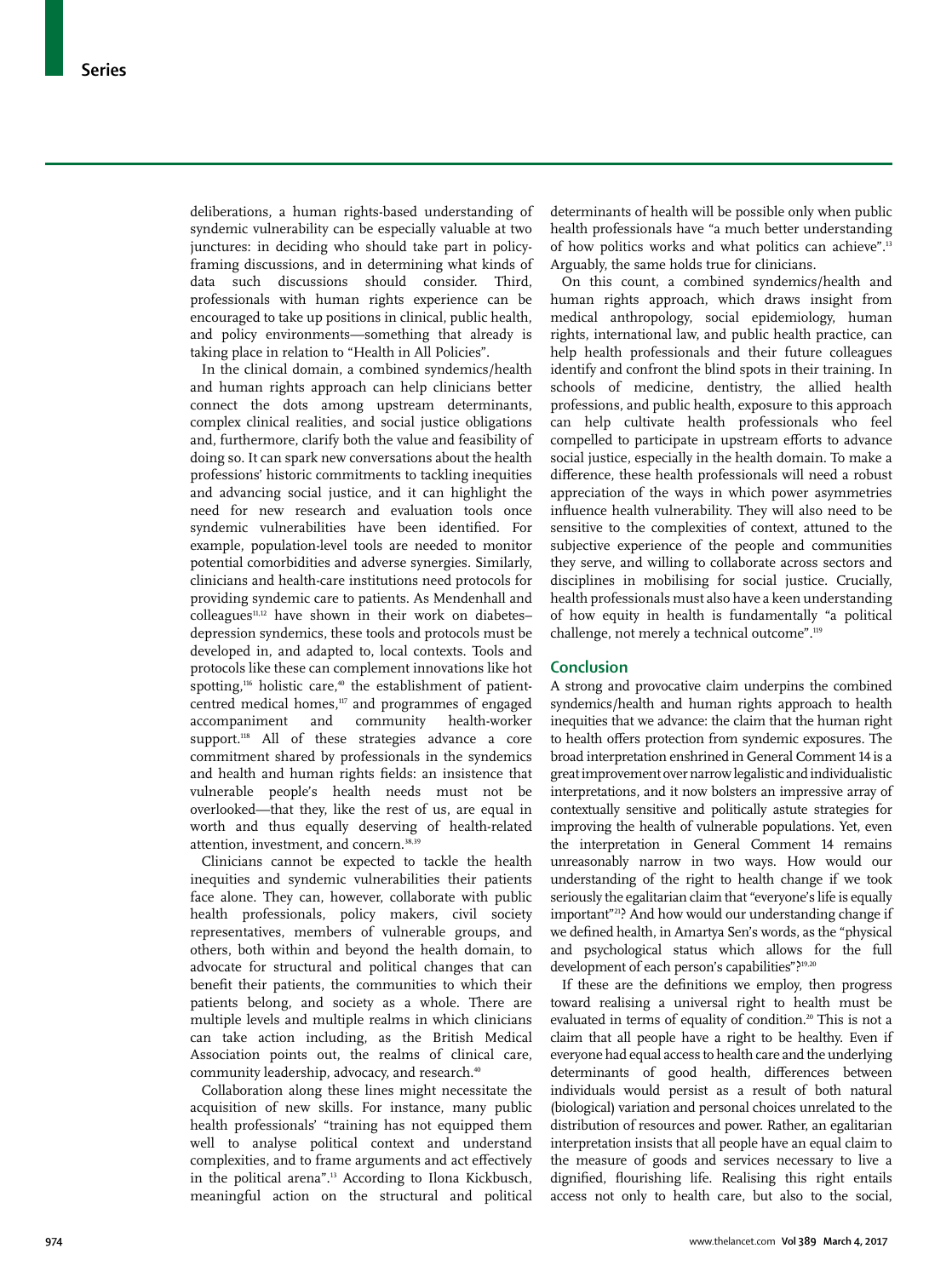political, and structural determinants of good health. An egalitarian conceptualisation of the right to health offers a strong foundation for recognising environments of syndemic vulnerability, understanding their impact on individuals and populations, and intervening in concrete ways. On all three counts, politics has a central role.

For multiple reasons—human rights reasons, public health reasons, reasons of health equity—the protection of vulnerable people from syndemic suffering is both an urgent need and a fundamental matter of social justice. By melding insights from human rights and syndemics in advancing an egalitarian understanding of the right to health, we find ourselves facing three new challenges: to rethink our roles as health professionals and health researchers; to learn new strategies for collaborative engagement, especially in politically charged environments; and, above all, to reject assumptions that the grave health inequities all around us are either natural or inevitable.

#### **Contributors**

SSW conceptualised the manuscript and led the writing. MK, CEA-B, and ND drafted sections and contributed to the theoretical framing. All authors reviewed and revised the manuscript, and all approved the final version for publication.

#### **Declaration of interests**

We declare no competing interests.

#### **References**

- 1 Bisserbe N, Meichtry S. *Wall Street Journal*. Oct 27, 2016. https://www.wsj.com/articles/france-razes-jungle-but-whereaboutsof-many-migrants-unknown-1477578822 (accessed Jan 29, 2017).
- 2 Chrisafis A. *The Guardian* (London), April 6, 2015. https://www. theguardian.com/world/2015/apr/06/at-night-its-like-a-horrormovie-inside-calaiss-official-shanty-town (accessed Jan 20, 2017).
- Isakjee A, Dhesi S, Davies T. An environmental health assessment of the new migrant camp in Calais. Birmingham: Economic and Social Research Council, University of Birmingham, 2015.
- Daynes L. Foreword to 'An environmental health assessment of the new migrant camp in Calais.' Birmingham: Economic and Social Research Council, University of Birmingham, 2015.
- 5 Walker P, Pujol-Mazzini A. *The Guardian* (London), March 1, 2016. http://www.theguardian.com/world/2016/mar/01/calais-camprazed-refugees (accessed Jan 20, 2017).
- 6 BBC Concerns over mental health of Idomeni migrants. http://www. bbc.com/news/world-europe-36339269 (accessed Jan 20, 2017).
- Singer M, Clair S. Syndemics and public health: reconceptualizing disease in bio-social context. *Med Anthropol Q* 2003; **17:** 423–41.
- Singer M, Bulled N, Ostrach B. Syndemics and human health: implications for prevention and intervention. *Ann Anthropol Pract* 2012; **36**: 205–11.
- Singer M. Introduction to syndemics: a systems approach to public and community health. San Francisco, CA: Jossey-Bass, 2009.
- 10 Mendenhall E. Syndemic suffering: social distress, depression, and diabetes among Mexican immigrant women. Walnut Creek, CA: Left Coast Press, 2012.
- 11 Mendenhall E, Kohrt BA, Norris SA, Ndetei D, Prabhakaran D. Non-communicable disease syndemics: poverty, depression, and diabetes among low-income populations. *Lancet* **389:** 951–63.
- 12 Mendenhall E. Beyond comorbidity: a critical perspective of syndemic depression and diabetes in cross-cultural contexts. *Med Anthropol Q* 2015; published online May 1. DOI:10.1111/maq.12215.
- 13 Kickbusch I. The political determinants of health–10 years on. *BMJ* 2015; **350:** h81.
- 14 Willen SS. Do 'illegal' migrants have a 'right to health'? Engaging ethical theory as social practice at a Tel Aviv open clinic". *Med Anthropol Q* 2011; **45:** 303–30.
- 15 The Lancet. Adapting to migration as a planetary force. *Lancet* 2015; **386:** 1013.
- 16 Castañeda H, Holmes SM, Madrigal DS, Young M-ED, Beyeler N, Quesada J. Immigration as a social determinant of health. *Annu Rev Public Health* 2015; **36:** 375–92.
- Rechel B, Mladovsky P, Ingleby D, Mackenbach JP, McKee M. Migration and health in an increasingly diverse Europe. *Lancet* 2013; **381:** 1235–45.
- WHO Regional Office for Europe. Stepping up action on refugee and migrant health: towards a WHO European framework for collaborative action. Outcome document of the high-level meeting on Refugee and migrant Health, 23-24 November 2015. http://www. euro.who.int/\_\_data/assets/pdf\_file/0008/298196/Stepping-upaction-on-refugee-migrant-health.pdf?ua=1 (accessed Jan 16, 2017).
- 19 Sen A. Commodities and capabilities. Delhi, New York: Oxford University Press, 1999.
- 20 Filc D, Davidovich N, Gottlieb N. A Republican egalitarian approach to bioethics: the case of the unrecognized Bedouin villages in Israel. *Int J Health Serv* 2016, **46:** 734–46.
- 21 Scheffler S. What is egalitarianism? *Philos Public Aff* 2003; **31:** 5–39.
- 22 London L, Rubenstein L, Baldwin-Ragaven L. Ethical issues and rights-based approaches: balancing dual loyalties. In: Beracochea E, Weinstein C, Evans D, eds. Rights-based approaches to public health. New York, NY: Springer, 2011.
- 23 Grodin MA, Annas GJ. Legacies of Nuremberg: medical ethics and human rights. *JAMA* 1996; **276:** 1682–83.
- 24 Brandt AM. Racism and research: the case of the Tuskegee syphilis study. *Hastings Cent Rep* 1978; **8:** 21–29.
- 25 Reverby SM. Listening to narratives from the Tuskegee syphilis study. *Lancet* 2011; **377:** 1646–47.
- 26 Ayres JR, Paiva V, França Jr I. From natural history of disease to vulnerability: changing concepts and practices in contemporary public health. In: Parker R, Sommer M, eds. Routledge Handbook of Global Public Health. London: Routledge, 2010.
- Luna F. Elucidating the concept of vulnerability: layers not labels. *Int J Fem Approaches Bioeth* 2009; **2:** 121–39.
- Mann J. Acquired immunodeficiency syndrome in the 1990s: a global analysis. *Am J Infect Control* 1993; **21:** 317–21.
- Quesada J, Hart LK, Bourgois P. Structural vulnerability and health: Latino migrant laborers in the United States. *Med Anthropol* 2011; **30:** 339–62.
- 30 Braveman P, Gruskin S. Defining equity in health. *J Epidemiol Community Health* 2003; **57:** 254–58.
- Smedley BD, Stith AY, Nelson AR. Unequal treatment: confronting racial and ethnic disparities in health care. Washington, DC: National Academies Press, 2003.
- 32 Bouchard L, Albertini M, Batista R, de Montigny J. Research on health inequalities: a bibliometric analysis (1966–2014). *Soc Sci Med* 2015; **141:** 100–08.
- 33 Virchow R. Der Armenarzt. *Med Reform* 1848; **18:** 125–27.
- Schmidt H, Gostin LO, Emanuel EJ. Public health, universal health coverage, and Sustainable Development Goals: can they coexist? *Lancet* 2015; **386:** 928–30.
- 35 Braveman P. Social conditions, health equity, and human rights. *Health Hum Rights* 2010; **12:** 31.
- 36 Venkatapuram S, Bell R, Marmot M. The right to sutures: social epidemiology, human rights, and social justice. *Health Hum Rights* 2010; **12**: 3.
- 37 Horton R. Public health or social medicine? It matters. *Lancet* 2013; **382** (suppl 3)**:** S1.
- 38 Willen SS. Introduction. Migration, 'illegality,' and health: mapping embodied vulnerability and debating health-related deservingness. *Soc Sci Med* 2012; **74:** 805–11.
- 39 Willen SS, Cook J. Health-related deservingness. In: Thomas F, ed. Handbook of migration and health. Cheltenham: Edward Elgar, 2016.
- BMA. Social determinants of health: What doctors can do. Report of the British Medical Association. British Medical Association, 2011. https://www.bma.org.uk/-/media/files/pdfs/working%20for%20 change/improving%20health/socialdeterminantshealth.pdf (accessed Jan 20, 2017).
- 41 Kickbusch I, Buckett K, Government of South Australia. Implementing health in all policies: Adelaide 2010. Adelaide: Government of South Australia, 2010.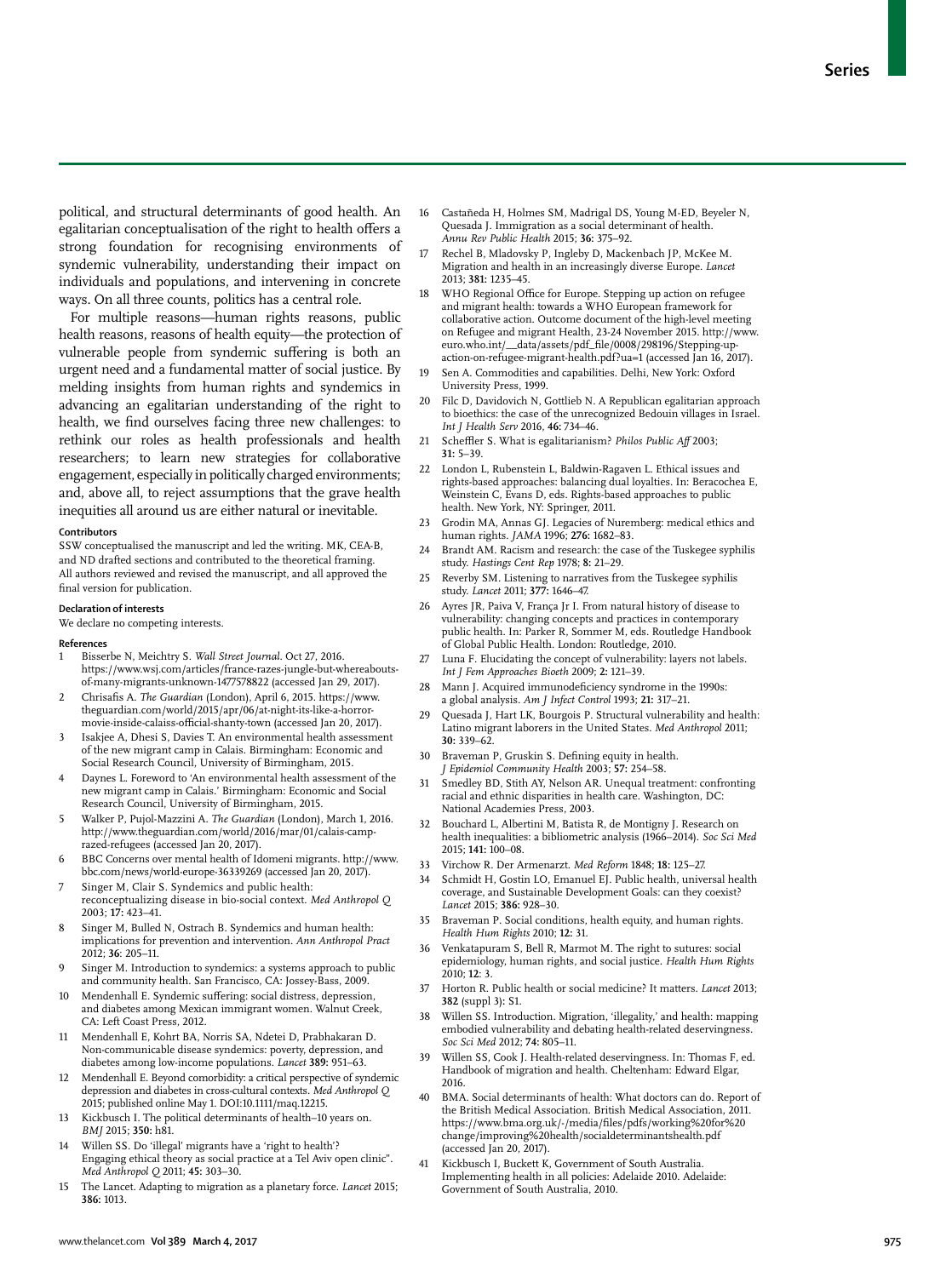- 42 Stall R, Friedman M, Catania JA. Interacting epidemics and gay men's health: a theory of syndemic production among urban gay men. In: Wolitski RJ, Stall R, Valdiserri RO, eds. Unequal opportunity: health disparities affecting gay and bisexual men in the United States. New York, NY: Oxford University Press, 2008.
- 43 The Lancet. The right to health: from rhetoric to reality. *Lancet* 2008; **372:** 2001.
- 44 Horton R. What does a National Health Service mean in the 21st century? *Lancet* 2008; **371:** 2213–18.
- 45 Committee on Economic Social and Cultural Rights. General comment 14, the right to the highest attainable standard of health, UN Doc. E/C.12/2000/4. 2000.
- Yamin AE. Power, suffering, and the struggle for dignity: human rights frameworks for health and why they matter. Philadelphia, PA: University of Pennsylvania Press, 2015.
- Chapman, A. Human rights, global health, and neoliberal policies. Cambridge: Cambridge University Press, 2016.
- 48 Prah Ruger, J. Health and social justice. Oxford: Oxford University Press, 2010.
- 49 Mann JM. Health and human rights: protecting human rights is essential for promoting health. *BMJ* 1996; **312:** 924–25.
- 50 Hessler K, Buchanan A. Specifying the content of the human right to health care. In: Rhodes R, Battin M, Silvers A, eds. Medicine and social justice: essays on the distribution of health care. Oxford: Oxford University Press, 2002.
- 51 Gable L. The proliferation of human rights in global health governance. *J Law Med Ethics* 2007; **35:** 534–44.
- 52 Andorno R. Human dignity and human rights as a common ground for a global bioethics. *J Med Philos* 2009; **34:** 223–40.
- 53 Daniels N. Just health care. Cambridge: Cambridge University Press, 1985.
- 54 Daniels N. Equity and population health: toward a broader bioethics agenda. *Hastings Cent Rep* 2006; **36:** 22–35.
- 55 Daniels N. Is there a right to health care, and if so what does it encompass? In: Kuhse H, Singer P, eds. A companion to bioethics, 2nd edn. Chichester, UK: Wiley-Blackwell, 2009: 362–72.
- 56 Chapman A. Globalization, human rights, and the social determinants of health. *Bioethics* 2009; **23:** 97–111.
- McKeown T. The role of medicine: dream, mirage, or nemesis? Princeton, NJ: Princeton University Press, 1979.
- 58 Marmot M, Friel S, Bell R, Houweling TA, Taylor S. Closing the gap in a generation: health equity through action on the social determinants of health. *Lancet* 2008; **372:** 1661–69.
- 59 United Nations Office of the High Commissioner for Human Rights. International covenant on economic, social, and cultural rights. 1976. http://www.ohchr.org/EN/ProfessionalInterest/Pages/ CESCR.aspx (accessed Jan 20, 2017).
- 60 MacNaughton G, McGill M. Economic and social rights in the United States: implementation without ratification. *Northeast Univ Law J* 2012; **4:** 365.
- 61 London L. What is a human-rights based approach to health and does it matter? *Health Hum Rights J* 2008; **10:** 65–80
- 62 Yamin AE, Cantor R. Between insurrectional discourse and operational guidance: challenges and dilemmas in implementing human rights-based approaches to health. *J Hum Rights Pract* 2014; **6:** 451–85.
- 63 Beyrer C, Pizer HF. Public health and human rights: evidence-based approaches. Baltimore, MD: Johns Hopkins University Press, 2007.
- Chapman A. Missed opportunities: the human rights gap in the Report of the Commission on Social Determinants of Health. *J Hum Rights* 2011; **10:** 132–50.
- 65 Grodin MA, Tarantola D, Annas GJ, Gruskin S. Health and human rights in a changing world. New York, NY: Routledge, 2013.
- 66 Tsai AC, Burns BFO. Syndemics of psychosocial problems and HIV risk: a systematic review of empirical tests of the disease interaction concept. *Soc Sci Med 1982* 2015; **139:** 26–35.
- 67 Tsai AC, Mendenhall E, Trostle JA, Kawachi I. Co-occurring epidemics, syndemics, and population health. *Lancet* 2017; **389:** 978–82.
- 68 Centers for Disease Control and Prevention. Program collaboration and service integration: enhancing the prevention and control of HIV/ AIDS, viral hepatitis, sexually transmitted diseases, and tuberculosis in the United States. Atlanta, GA: US Department of Health and Human Services, Centers for Disease Control and Prevention, 2009.
- 69 Nichter M. Global Health: Why cultural perceptions, social representations, and biopolitics matter. Tucson, AZ: University of Arizona Press, 2008.
- 70 Langlois EV, Haines A, Tomson G, Ghaffar A. Refugees: towards better access to health-care services. *Lancet* 2016; **387:** 319–21.
- 71 Kluge U. Die Behandlung psychisch belasteter und traumatisierter Asylsuchender und Flüchtlinge. Dasa Spannungsverhältnis zwischen therapeutischem und politischem Alltag. *Nervenheilkunde* 2016; **35:** 385–390.
- 72 European Commission. More responsibility in managing the refugee crisis: European Commission adopts 40 infringement decisions to make European Asylum System work. Sept 23, 2015. http://europa. eu/rapid/press-release\_IP-15-5699\_en.htm (accessed Jan 20, 2017)
- 73 Muižnieks N. Report of the Commissioner of Human Rights of the Council of Europe following his visit to Germany on 24th April and from 4 to 8 May 2015. Strasbourg: Commissioner for Human Rights, Council of Europe. Oct 1, 2015. https://wcd.coe.int/com. instranet.InstraServlet?command=com.instranet.CmdBlobGet&Inst ranetImage=2810698&SecMode=1&DocId=2309354&Usage=2 (accessed Jan 20, 2017).
- 74 BAfF-Zentren. Gesundheitsminister bagatellisiert Mängel in der Gesundheitsversorgung von Flüchtlingen.Pressemitteilung, Berlin, 10.12.2015. http://www.baff-zentren.org/news/ bundesgesundheitsminister-bagatellisiert-maengel-in-dergesundheitsversorgung-von-fluechtlingen/ (accessed Jan 20, 2017).
- 75 BAfF-Zentren. Deutschland versäumt Umsetzung der EU-Aufnahmerichtlinie: Kaum gesundheitliche Versorgung für schutzbedürftige Flüchtling. Pressemitteilung, Berlin, July 20, 2015. http://www.baff-zentren.org/news/pressemitteilung-zurumsetzung-der-eu-aufnahmerichtlinie/ (accessed Jan 20, 2017).
- Silberhorn T. Germany's experience in supporting and implementing human rights-based approaches to health, plus challenges and successes in demonstrating impact on health outcomes. *Health Hum Rights J* 2015; **17:** 21–29.
- 77 BMZ. Gesundheit und Menschenrechte. Bonn: Bundesministerium für wirtschaftliche Zusammenarbeit und Entwicklung (BMZ), 2009.
- 78 Mental Health and Psychosocial Support Network. Mental Health and Psychosocial Support for Refugees, Asylum-seekers and Migrants on the Move in Europe: A multi-agency guidance note, December 2015. http://mhpss.net/resource/mental-health-andpsychosocial-support-for-refugees-asylum-seekers-and-migrants-onthe-move-in-europe-2/ (accessed Jan 20, 2017).
- 79 MacNaughton G. Human rights impact assessment: a method for healthy policymaking. *Health Hum Rights Int J Online* 2015; **17:** 63–75.
- Zwi KJ, Herzberg B, Dossetor D, Field J. A child in detention: dilemmas faced by health professionals. *Med J Aust* 2003; **179:** 319–22.
- 81 Newman L, Dudley M, Steel Z. Asylum, detention, and mental health in Australia. *Refug Surv Q* 2008; **27:** 110–27N.
- Mares S, Zwi K. Sadness and fear: the experiences of children and families in remote Australian immigration detention. *J Paediatr Child Health* 2015; **51:** 663–69.
- 83 Human Rights Watch and Amnesty International. Australia: Appalling abuse, neglect of refugees on Nauru. Sydney: Human Rights Watch and Amnesty International, 2016. https://www.hrw. org/news/2016/08/02/australia-appalling-abuse-neglect-refugeesnauru (accessed Jan 20, 2017).
- Australian Human Rights Commission. The forgotten children: national inquiry into children in immigration detention. Sydney: Australian Human Rights Commission, 2014.
- 85 Woodhead M. Australian doctors face two years in jail for reporting asylum seekers' health. *BMJ*; **350:** h3008.
- 86 Horton S. They leave their kidneys in the fields: injury, illness, and illegality among US farmworkers. Oakland, CA: University of California Press, 2016.
- 87 Holmes S. Fresh fruit, broken bodies: migrant farmworkers in the United States. Berkeley, CA: University of California Press, 2013.
- 88 Greenhouse S. *New York Times*. April 24, 2014. https://www.nytimes. com/2014/04/25/business/in-florida-tomato-fields-a-penny-buysprogress.html (accessed Jan 20, 2017).
- 89 García-García CR, Parrón T, Requena M, Alarcón R, Tsatsakis AM, Hernández AF. Occupational pesticide exposure and adverse health effects at the clinical, hematological and biochemical level. *Life Sci* 2016; **145:** 274–83.